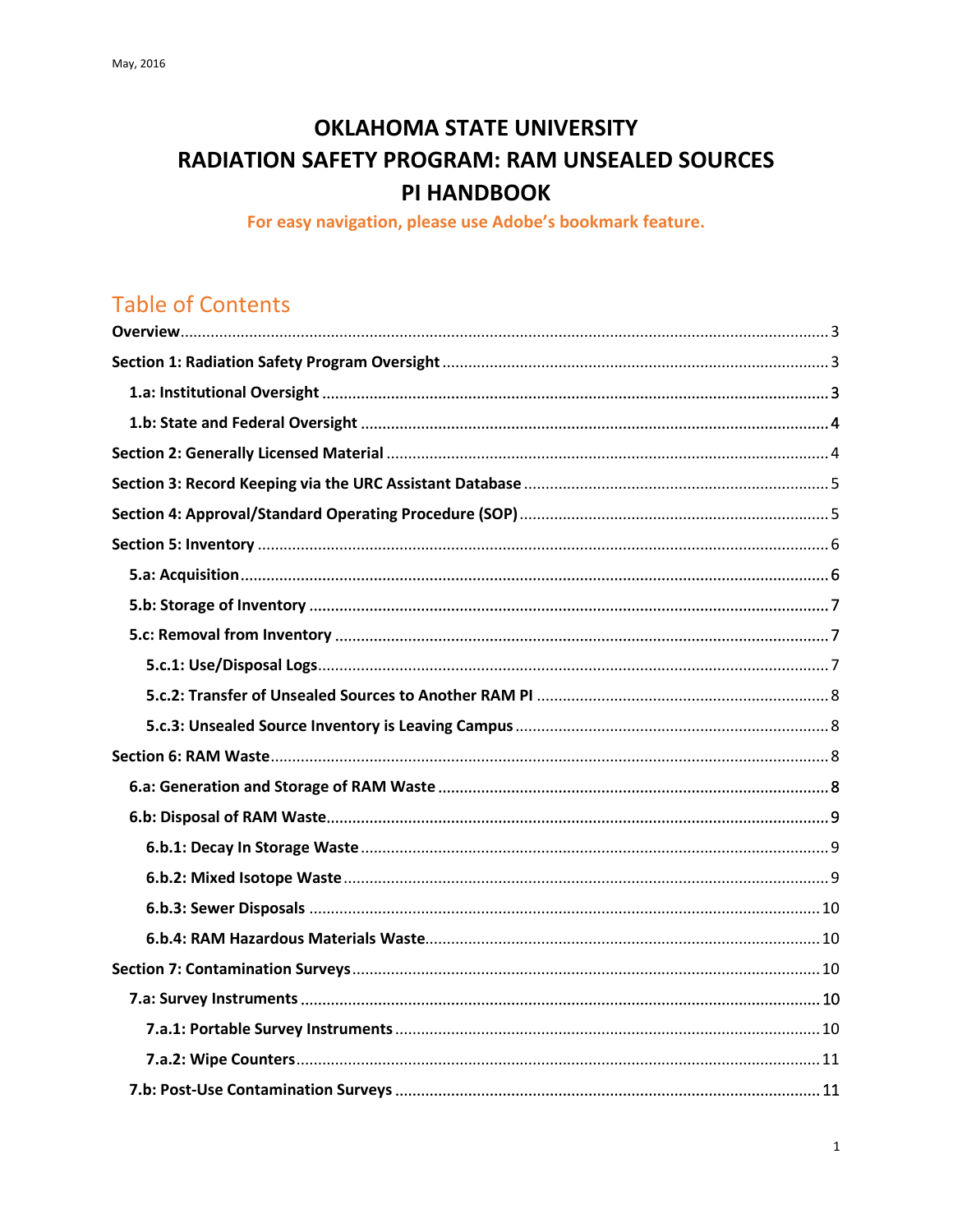<span id="page-1-0"></span>

| Section 12: Radiation Safety Office and Radiation Safety Committee Responsibilities 21 |  |
|----------------------------------------------------------------------------------------|--|
|                                                                                        |  |
|                                                                                        |  |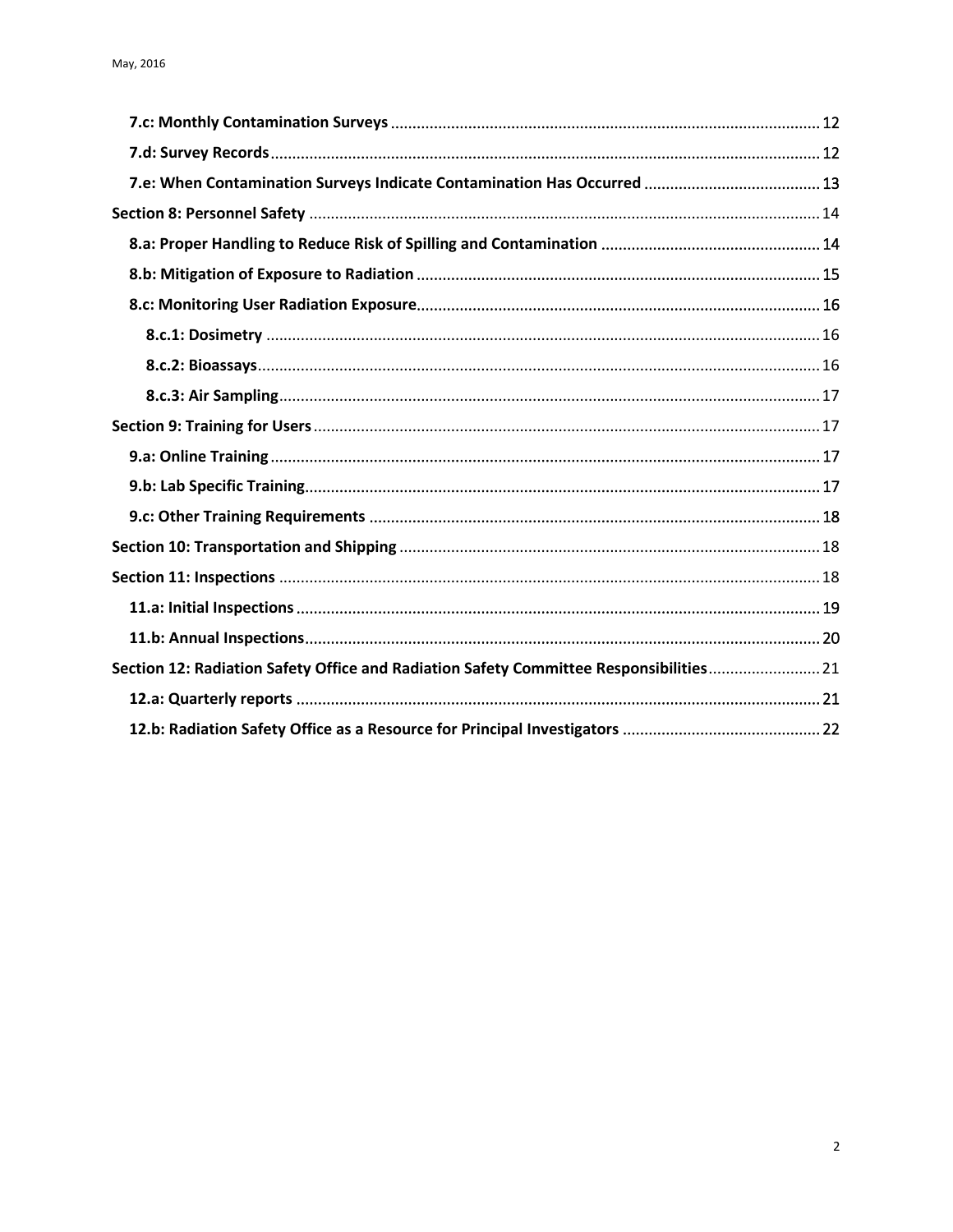## **Overview**

Personnel on the Oklahoma State University (OSU) -Stillwater and OSU-Tulsa campuses who use unsealed sources of radioactive materials (RAM) must adhere to applicable federal and state regulations and institutional policies. Refer to OSU's [Institutional Radiation Safety Policy](https://stillwater.sharepoint.okstate.edu/Policies/Shared%20Documents/Institutional%20Radiation%20Safety.pdf) and the [Radiation Safety](http://compliance.okstate.edu/rso/rso-index) website for specific regulatory links and additional guidance.

This handbook is designed to outline the responsibilities of RAM Principal Investigators (PIs) who use unsealed sources and assist them in designing their projects and research activities while maintaining compliance with safety regulations and best practices.

The Nuclear Regulatory Commission (NRC) defines a sealed source of RAM as "radioactive material that is sealed in a capsule or closely bonded…" By default, any RAM source that does *not* meet this definition is an "unsealed source."

For the purposes of this document, "unsealed source" and "RAM" will be used to refer to any source of RAM that 1) may leak, spill, or contaminate objects and people *under normal use conditions,* and 2) is regulated by OSU's Broad Scope license (except for Section 2).

Radiation Safety personnel will periodically update this handbook and linked documents. *We strongly recommend that you bookmark this handbook in your browser as opposed to printing it.*

# <span id="page-2-0"></span>**Section 1: Radiation Safety Program Oversight**

RAM use, from ordering, procurement, transportation, storage, method of use, waste, to final disposal, is regulated. There are federal and state regulations that must be followed, as well as institutional polices that are in place to ensure that federal and state regulations are met.

## <span id="page-2-1"></span>**1.a: Institutional Oversight**

OSU's Radiation Safety Office works to ensure that all aspects of research and instructional activities that involve the use of unsealed sources of RAM occurring on the OSU-Stillwater campus is compliant with all applicable regulations and institutional policies. The Radiation Safety Office is located in the Office of [University Research Compliance](http://compliance.okstate.edu/) (URC). URC is under the purview of the Vice President for Research (VPR).

The Radiation Safety Office is managed by the Radiation Safety Officer (RSO), who is tasked with ensuring the safety of OSU faculty, staff, and students, as well as members of the general public, while enabling the use of unsealed sources in a variety of research and instructional activities on the referenced OSU campuses.

**[Radiation Safety Office Personnel Contact Information](http://compliance.okstate.edu/rso/rso-contacts)** can be found on OSU'[s Radiation Safety website.](http://compliance.okstate.edu/rso/rso-index)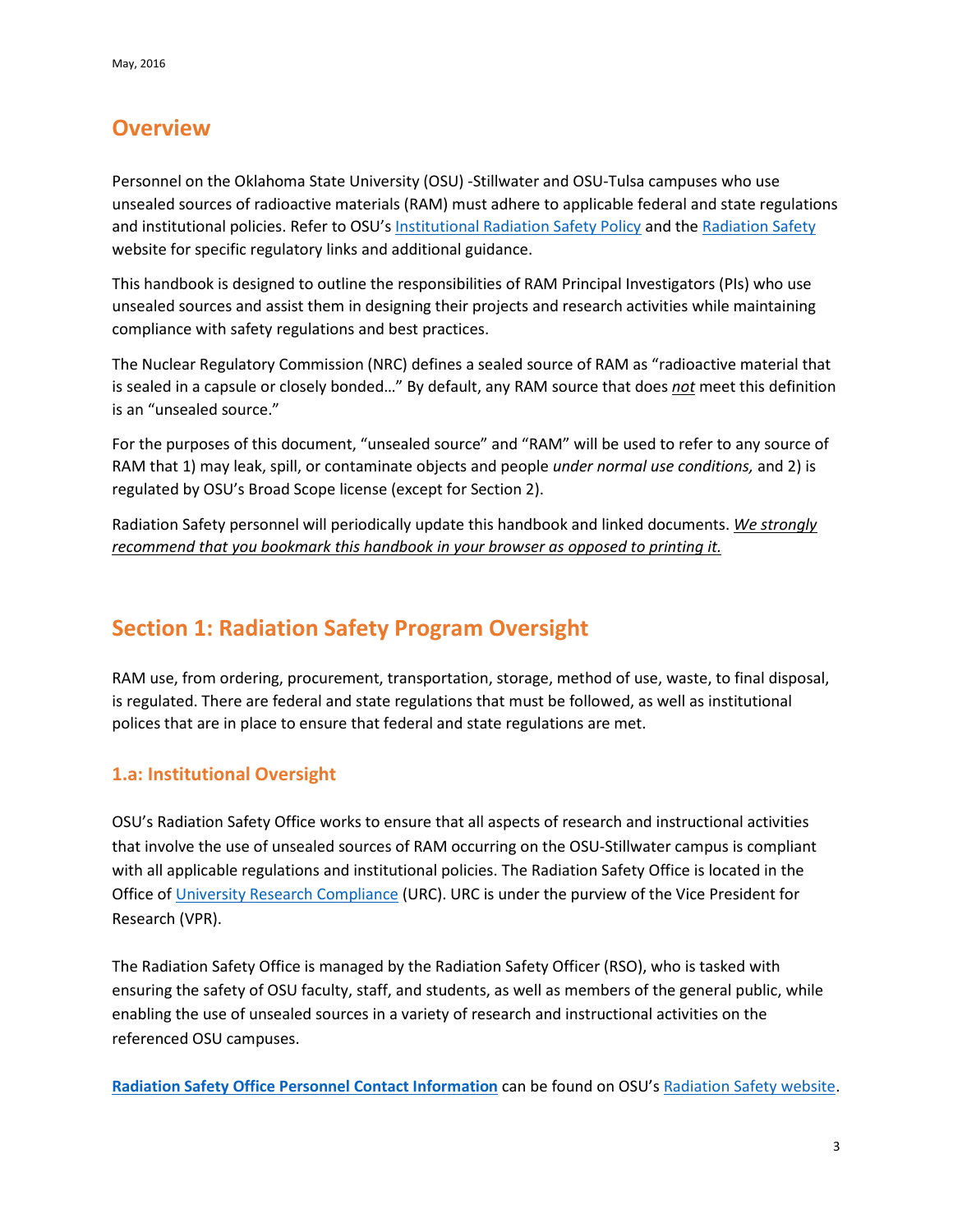## <span id="page-3-0"></span>**1.b: State and Federal Oversight**

Because Oklahoma is an agreement state**<sup>1</sup>** , the RAM licenses held by OSU are issued by the Oklahoma Department of Environmental Quality (ODEQ). The ODEQ may incorporate by reference the federal Nuclear Regulatory Commission (NRC) regulations into Oklahoma Radiation Management Rules.

The majority of unsealed sources on the OSU-Stillwater campus fall under OSU's [type A broad](http://www.nrc.gov/reading-rm/doc-collections/cfr/part033/part033-0011.html) scope [license](http://www.nrc.gov/reading-rm/doc-collections/cfr/part033/part033-0011.html) as issued by ODEQ. While this license covers the majority of unsealed sources of RAM at OSU, there are some sources that fall under the general license (see Section 2).

In addition to the ODEQ, which regulates acquisition, use, and disposal of RAM, the Oklahoma Department of Transportation (ODOT) regulates the transportation of RAM on state roadways. ODOT follows the U.S. Department of Transportation's (USDOT) regulations.

ODEQ Regulations: Oklahoma Administrative Code (OAC) [252:410](http://www.deq.state.ok.us/rules/410.pdf)  NRC Regulations: Code of Federal Regulations (CFR); [10 CFR](http://www.nrc.gov/reading-rm/doc-collections/cfr/) Parts 19, 20, and 30-33 USDOT Regulations: Code of Federal Regulations (CFR); [49 CFR Parts 100-177](http://www.ecfr.gov/cgi-bin/text-idx?SID=2d4175483213928625df52f3c52369de&mc=true&tpl=/ecfrbrowse/Title49/49cfrv2_02.tpl#0)

**<sup>1</sup>**An agreement state is defined by OAC as "any state with which the U.S. Nuclear Regulatory Commission or the U.S. Atomic Energy Commission has entered into an effective agreement under subsection 274(b) of the Atomic Energy Act of 1954, as amended (73 Stat. 689; 42 USC §2021 *et seq.*)"

## <span id="page-3-1"></span>**Section 2: Generally Licensed Material**

There are certain types and quantities of radioactive materials that people and institutions may work with that will not require the purchaser to hold a specific license to possess and use. The NRC and, by extension, ODEQ allow these materials be possessed and used under a "general license." However, these general license qualifications do have limits, and because OSU holds a Type A Broad Scope license, the line between a general license and our Broad Scope license is not always clear. In order to avoid confusion and inadvertent regulatory violations, **the Radiation Safety Office should be contacted prior to ordering** *any* **radioactive material**. The Radiation Safety Officer should be the one to determine if the RAM you want to purchase will require you to become a RAM PI or if it falls under the purview of a general license. If it is regulated by OSU's Broad Scope license, you will need to follow the guidelines outlined in the rest of this handbook.

While certain state and federal regulations may not apply to some generally licensed material, any waste produced that contains generally licensed radioactive material must still be treated as radioactive waste. Additionally, USDOT and ODOT regulate the transportation of such material. All RAM shipments that will be used in research laboratories will be sent directly to the Radiation Safety Office for package check-in.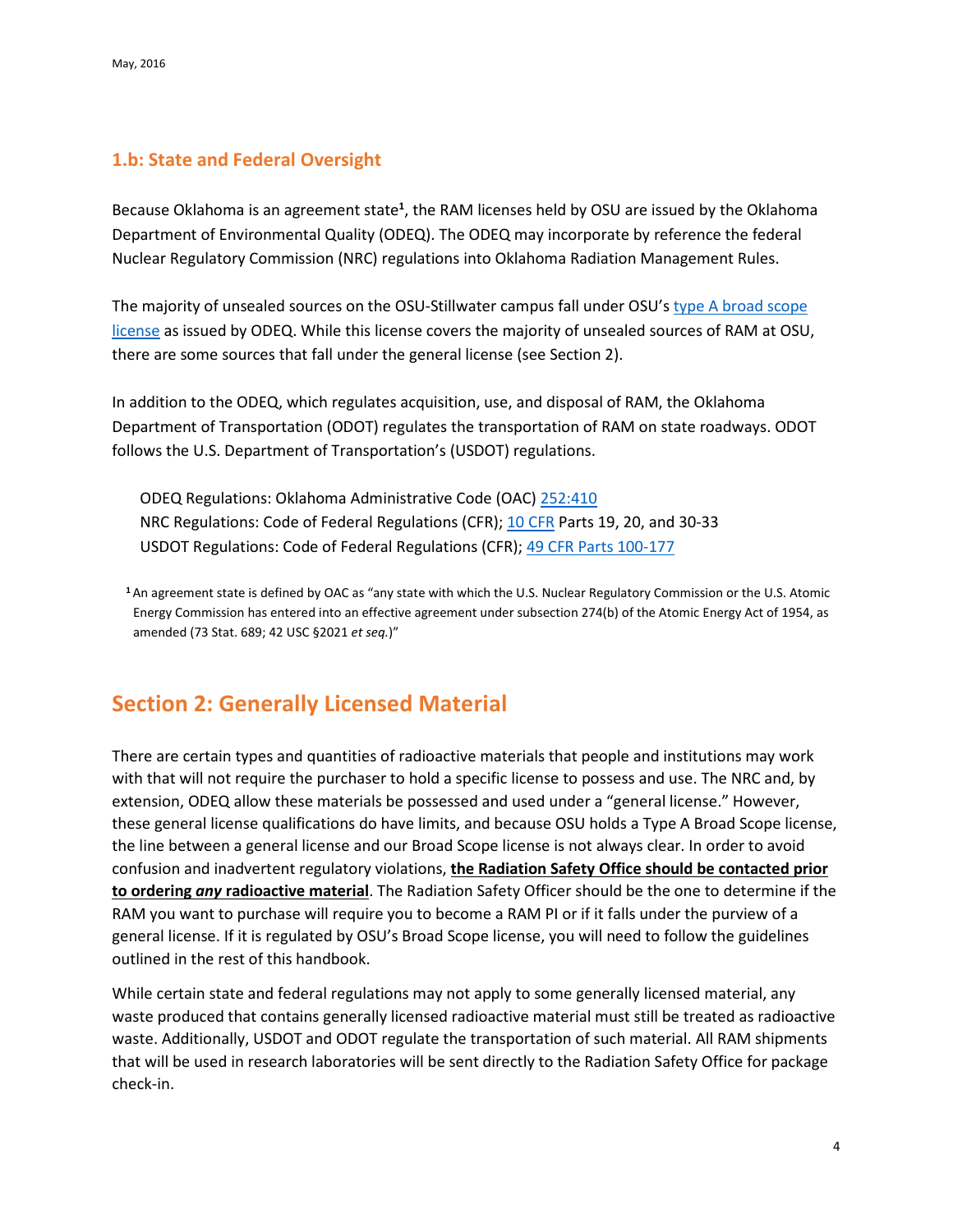For more information, please contact the Radiation Safety Office or visit OSU'[s Generally Licensed](http://compliance.okstate.edu/rso/radiation-safety-generally-licensed-materials-and-devices)  [Materials and Devices](http://compliance.okstate.edu/rso/radiation-safety-generally-licensed-materials-and-devices) webpage.

## <span id="page-4-0"></span>**Section 3: Record Keeping via the URC Assistant Database**

The Radiation Safety Office uses a software system, the URC Assistant, to help track PIs, permit limits, users, training requirements and due dates, inventory, waste, approved labs, inspections, and equipment. This database is a very helpful that is tool used to maintain accurate and current records, but it does require PIs to communicate changes to their inventory and list of trainees in a timely fashion. Quarterly reports (see Section 12.b) are sent to RAM PIs to verify that current records in the Radiation Safety Office are up-to-date.

Radiation Safety personnel can help guide PIs through the process of entering order requests, logging RAM uses and disposals, and submitting waste requests.

## <span id="page-4-1"></span>**Section 4: Approval/Standard Operating Procedure (SOP)**

The use of unsealed sources of RAM on the referenced OSU campuses requires current authorization for use to be on file in the Radiation Safety Office. To obtain authorization, RAM PIs are required to submit a [RAM Use Application](http://compliance.okstate.edu/sites/default/files/rso_docs/RAM%20Use%20Application.pdf) to the Radiation Safety Office. Authorizations must be renewed every three years.

Information that is required to be in the application includes, but is not limited to:

- radioisotope(s) and activity;
- how the radioisotope will be used and stored;
- how RAM waste will be handled and disposed of;
- how users will reduce their overall exposure; and
- security measures to prevent unauthorized access to RAM.

The application must be submitted to the Radiation Safety Office, where personnel will ensure that all required information is included before submitting it for review to the Radiation Safety Committee (RSC), which issues final approval. Under certain circumstances, the RSO may grant provisional approval until the RSC meets to review the application.

Upon RSC approval of an application, PIs will receive a copy of the application with all required signatures and a signed letter of approval via campus mail. The letter of approval will include:

- 1. your approval number, which is to be used on routings for grant proposals and other awards that will involve the use of the RAM;
- 2. your approval date; and
- 3. your approval expiration date.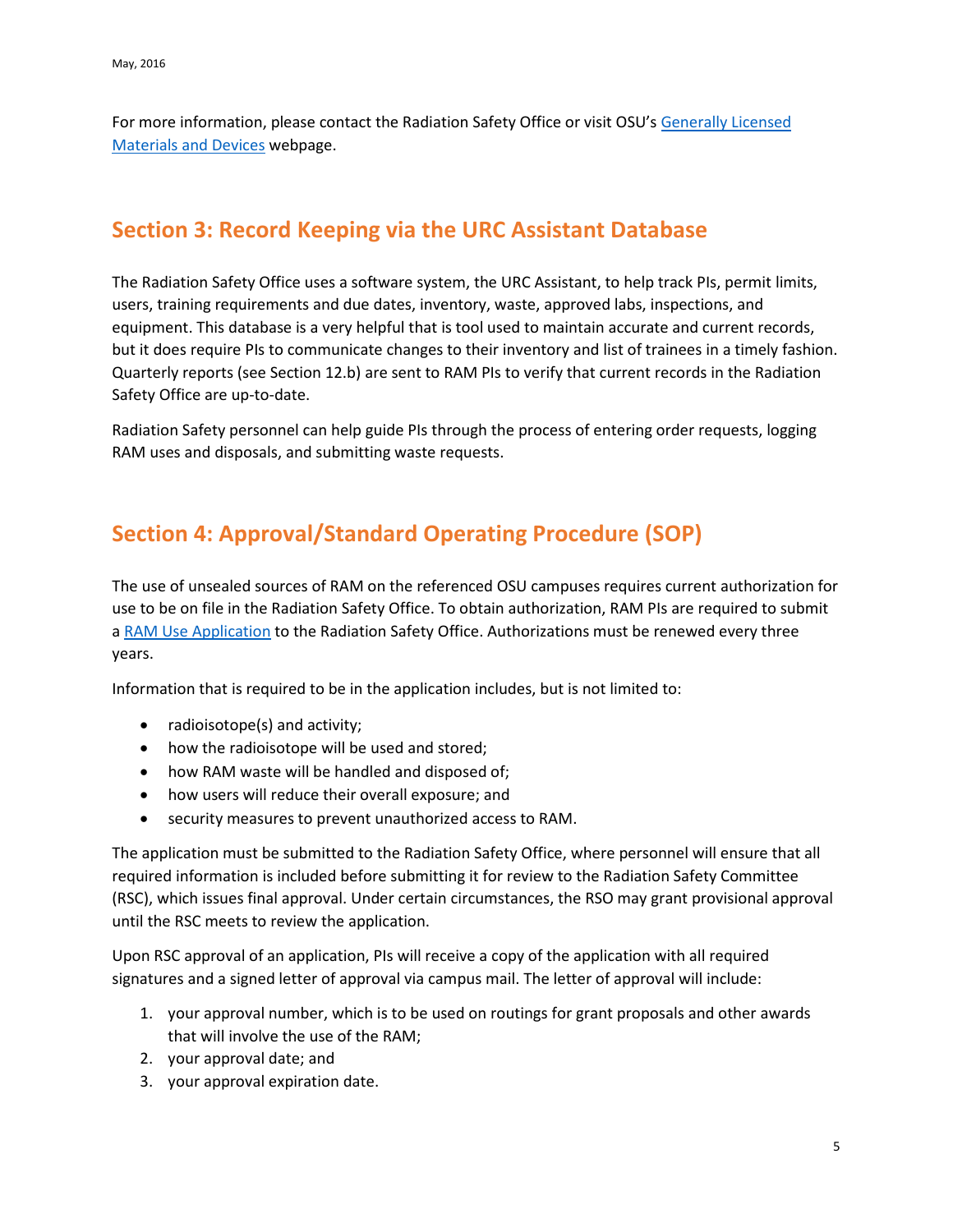You should retain copies of both the signed application and the letter of approval with your records. Copies of the letter of approval will also be sent to your department head via campus mail.

## <span id="page-5-0"></span>**Section 5: Inventory**

The Radiation Safety Office must approve the purchase of all RAM and maintain current inventory of the radioisotopes that are present on campus. During inspections, inventory reports will be printed using the data in the URC Assistant for comparison to the inventory found in your lab. It is very important for PIs to keep their online inventory up-to-date, as discrepancies between the expected inventory and the actual inventory could result in a violation being issued by the Radiation Safety Office.

### <span id="page-5-1"></span>**5.a: Acquisition**

The Radiation Safety Office should *always* be consulted before an order for radioactive materials is placed. It is the PI's responsibility to ensure that the Radiation Safety Office has approved the purchase of RAM unsealed sources *prior to placing the order*. The approval must be dated at least one day before the package arrives on campus. The purchase of RAM without RSO authorization is a violation of OSU's Broad Scope license.

Approval is obtained by entering a request into the URC Assistant database $1$  (contact Radiation Safety personnel for assistance with this process). Radiation Safety Office personnel will review requests, and an e-mail message will be sent to the PI informing him/her that the request was approved or denied.

Upon receipt of approval the order may be placed with the vendor. It is possible that the vendor will require verification that OSU has a current material license and is authorized to possess the radioisotope and activity being purchased. Radiation Safety Office personnel will provide copies of the appropriate license upon request.

All RAM packages shipped to the OSU-Stillwater campus will be labeled, as required by USDOT and ODOT [\(49 CFR Parts 100-177\)](http://www.ecfr.gov/cgi-bin/text-idx?SID=2d4175483213928625df52f3c52369de&mc=true&tpl=/ecfrbrowse/Title49/49cfrv2_02.tpl#0). University Mailing Services (UMS) personnel will notify the Radiation Safety Office personnel of all packages with RAM shipping labels and will only release these packages to Radiation Safety Office personnel. Radiation Safety personnel will then check in the package and perform the required survey to confirm that there has been no leakage of RAM during transport.

Any package that arrives on campus without prior RSO approval will be held in the Radiation Safety laboratory until Radiation Safety personnel have confirmed that the purchaser is authorized to possess the RAM, has appropriate training and procedures in place, and corrective action has been taken to prevent a recurrence of unauthorized purchases. If the purchaser is not approved for the radioisotope being ordered, the package will not be released to the purchaser until all institutional and regulatory requirements for authorized use have been met.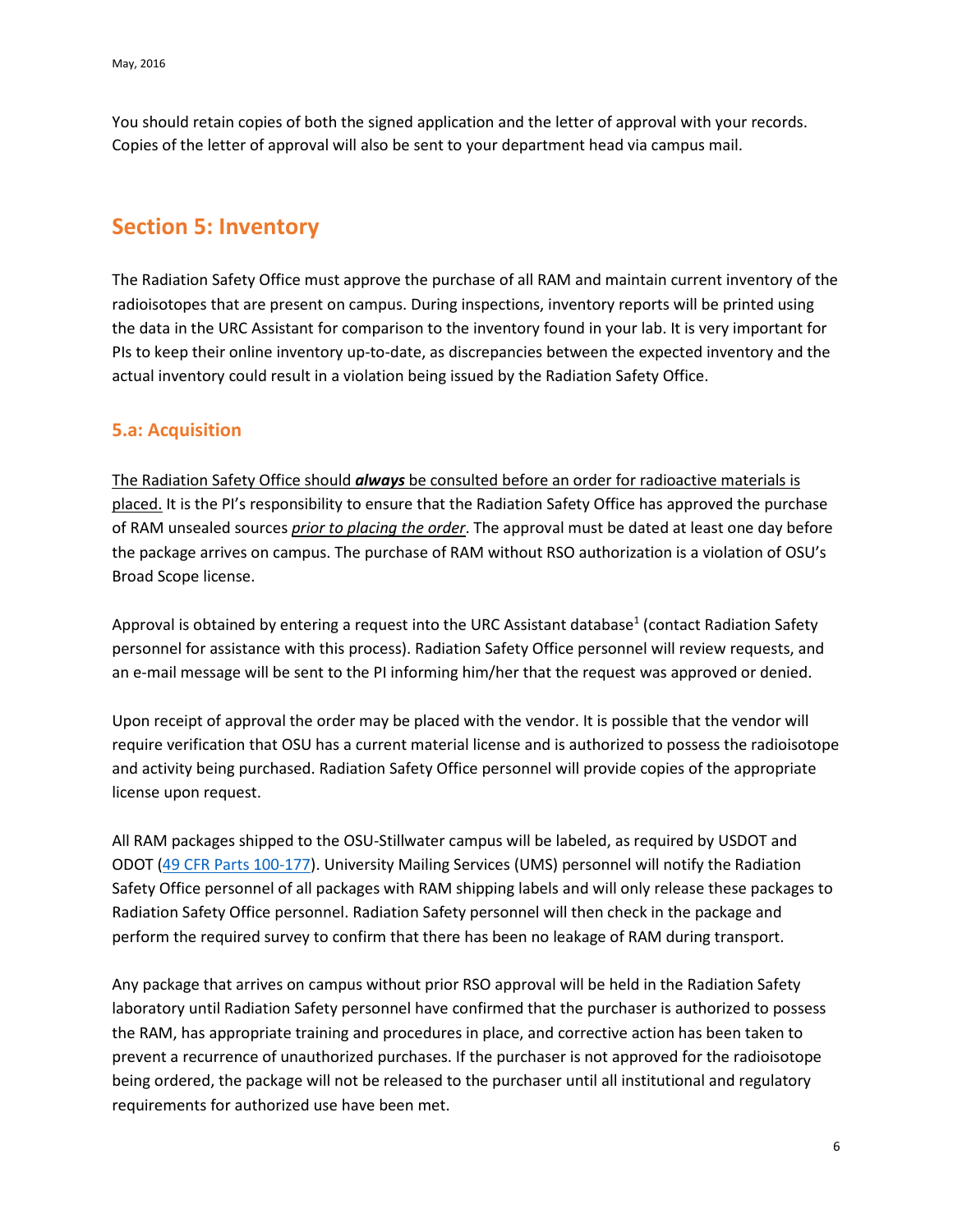**<sup>1</sup>** You will only be able to request approval to purchase the radioisotopes for which you are already approved. If you do not have current authorization to possess and use the radioisotope you wish to purchase, you will not be able to enter a request. Authorization must be in place before you can obtain approval to purchase.

### <span id="page-6-0"></span>**5.b: Storage of Inventory**

Storage of radioactive materials must be done in such a way as to meet the following criteria:

- *Unauthorized access to RAM must be prevented.* This means that no untrained, unauthorized person (this includes custodial staff) should be able to enter your lab space and remove or relocate RAM. There are a number of ways to accomplish this, the easiest of which is to ensure that the refrigerator/freezer has a lock and restrict key access to only authorized RAM users. Alternatively, a lockable box that can be secured inside of the refrigerator/freezer will suffice. If neither of these are in place, you will be asked how you are able to ensure that individuals who have a key to your lab but are not authorized RAM users are prevented from accessing your RAM stocks.
- *Appropriate shielding should be in place to reduce exposure.* If the outer container, or pig, does not provide adequate shielding, then you must store the stock vials in another container that will. Lead is recommended for strong gammas, such as I-131, while 3/8" acrylic will provide adequate shielding for high energy beta emitters like P-32.

In addition to these considerations, it is strongly recommended that you store RAM stock vials inside of a plastic or acrylic box/tub to prevent contamination should the vial be tipped over and leak.

#### <span id="page-6-1"></span>**5.c: Removal from Inventory**

When inspections of your RAM lab(s) are performed, current inventory lists will be printed using information in the URC Assistant. Inspectors will use this list to verify your inventory. PIs must be able to account for all RAM that is/was in their possession.

#### <span id="page-6-2"></span>**5.c.1: Use/Disposal Logs**

PIs are required to keep their online inventory database up-to-date. This includes logging uses of unsealed RAM and recording what portion of it went into waste.

When Radiation Safety personnel check in a RAM package, it is released to the PI with a package receipt and disposal record. This disposition sheet should be used to record the date and amount of each use, and what kind of waste was generated during the use. This information should be recorded for each use and ultimately be entered into the URC Assistant database within a few days of the actual use.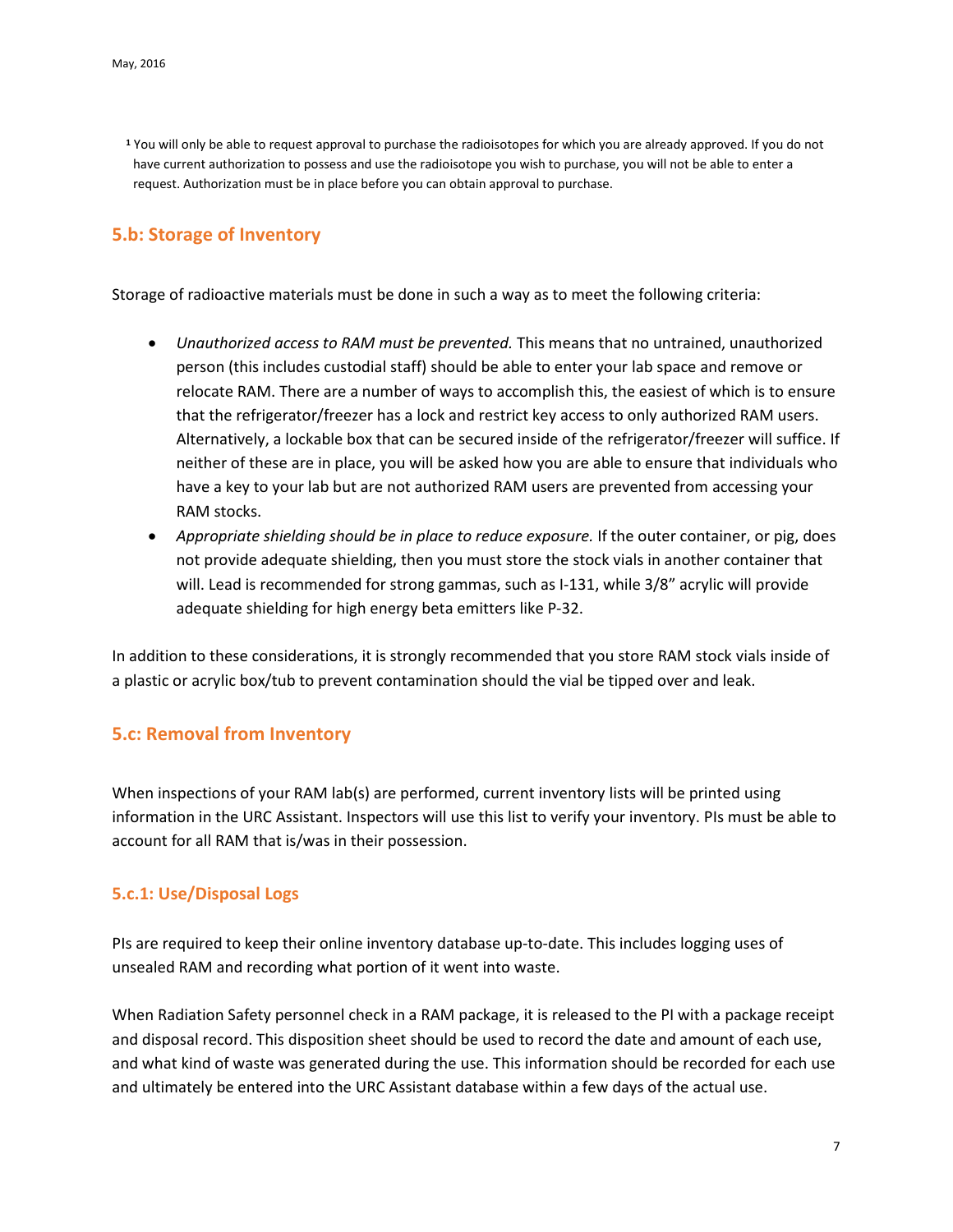#### <span id="page-7-0"></span>**5.c.2: Transfer of Unsealed Sources to Another RAM PI**

In most cases, RAM inventory will be disposed of. In some cases, however, a PI may choose to transfer his/her RAM inventory to another PI who is approved to use it. This is allowed, but Radiation Safety personnel must be consulted and will coordinate the inventory change within the URC Assistant and actual transfer of RAM to the receiving PI.

#### <span id="page-7-1"></span>**5.c.3: Unsealed Source Inventory is Leaving Campus**

In general, this does not occur. In the event that a PI would want to consider this, it would need to be coordinated through the Radiation Safety Office. It will take time to verify that the receiving organization has the required license to possess and use the RAM, and shipping and transportation would need to be in compliance with ODOT/USDOT regulations (see Section 10).

**Under no circumstances can OSU's RAM inventory be sold.**

## <span id="page-7-2"></span>**Section 6: RAM Waste**

Generation of radioactive waste is a part of every procedure that involves unsealed sources. As transportation and disposal of RAM waste is highly regulated and costly, it is important to minimize the amount of waste generated and, when possible, limit the chemical components of the waste to those that are aqueous.

#### <span id="page-7-3"></span>**6.a: Generation and Storage of RAM Waste**

Any lab that produces RAM waste must **separate dry waste from liquid waste** and be able to characterize the following:

- *Identification of the radioisotope* all waste containers must be marked with the radioisotope they contain. This marking must be easily seen and identified. RAM waste is not allowed to contain multiple radioisotopes unless the mixed waste meets the criteria described in Section 6.b.2 below.
- *Approximate activity of radioisotope in the waste container* this can be reflected on the inventory verification form provided with stock vials until the container is sealed. However, when you enter a RAM waste pickup request (see Section 6.b) you must be able to provide an estimate of the total activity within the container.
- *Date of starting and date of closure of waste container* start date should be written on the waste container when it is put into use. Radiation Safety personnel will indicate the date of closure when they pack and tag the container for removal.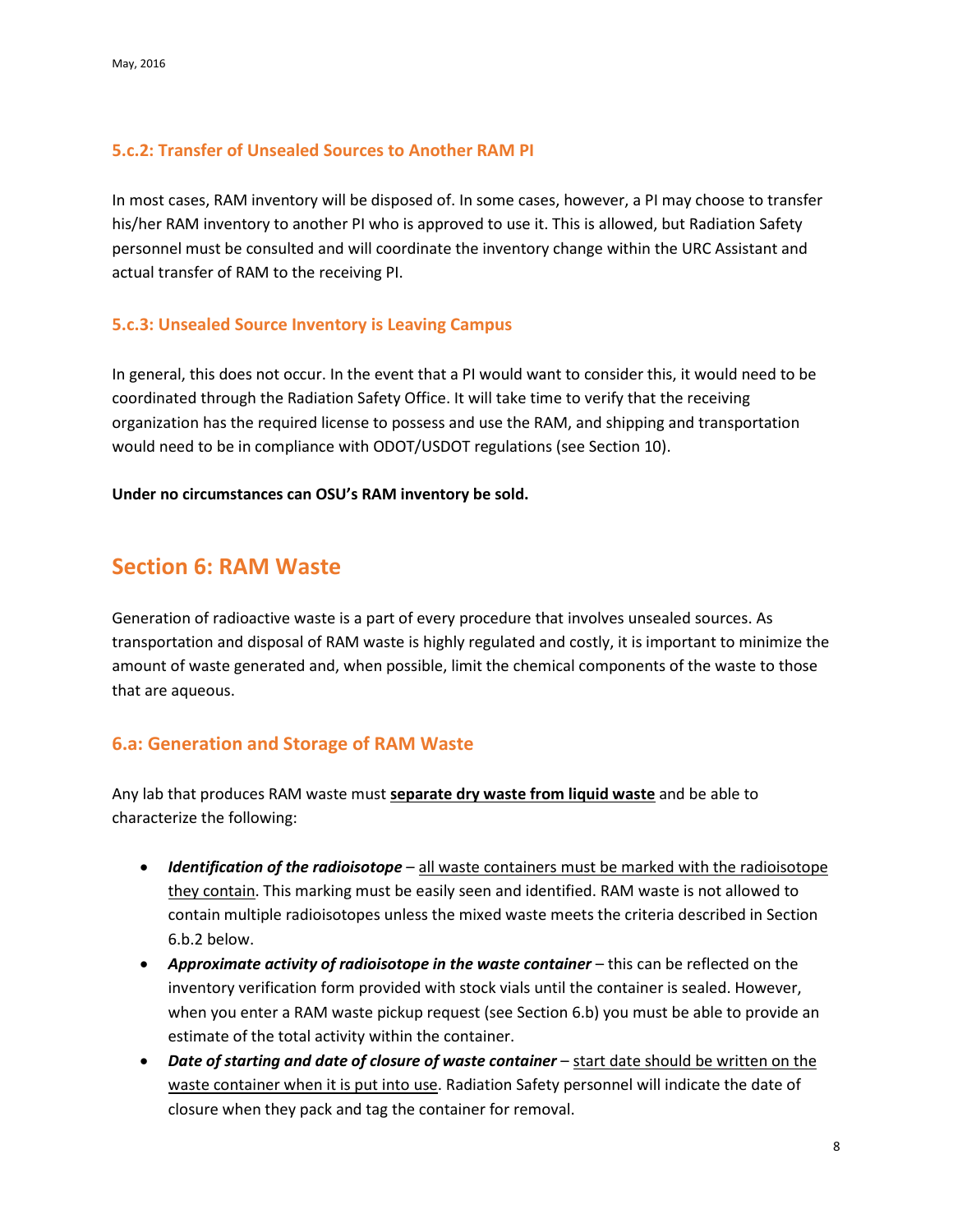- *Chemical components of liquid waste* chemical components will be evaluated to determine if contents are aqueous or organic, and for any other chemical that may need to be identified for hazardous materials identification. This information will need to be entered into the URC Assistant.
- *Any non-RAM hazards, i.e. sharps or glass, that might exist in dry waste* this information will need to be entered into the URC Assistant.

**RAM waste should not be autoclaved.** If your procedure includes tissue culture and generated RAM waste will contain a biohazard component, you must disinfect the biohazard component using bleach (or other approved disinfectant) prior to placing the waste in RAM waste containers. If a situation arises where this is unavoidable you must notify the RSO and have him/her coordinate and oversee the autoclaving process. Common use/departmental autoclaves are not approved RAM equipment and will not be used for any RAM waste.

#### <span id="page-8-0"></span>**6.b: Disposal of RAM Waste**

In general, disposal of RAM waste should only be completed by Radiation Safety personnel. The only exception to this is certain sewer disposals, so long as they adhere to requirements outlined in Section 6.b.3. However, PIs must ensure that RAM waste from their labs is collected and separated as outlined in Section 6.a in order to facilitate the eventual disposal of RAM waste.

#### <span id="page-8-1"></span>**6.b.1: Decay In Storage Waste**

Decay in storage waste, or DIS waste, refers to waste that contains short-lived radioisotopes. Per OSU's license agreement, OSU can hold DIS waste for radioisotopes with half-lives less than 90 days for 10 half-lives. After this 10 half-life holding period, if a survey of the waste reflects that there is no radioactivity remaining then the waste can be disposed of as non-radioactive. However, this requires that all RAM labels and radioisotope identifiers be removed or defaced.

Any lab that produces DIS waste must ensure the following:

- 1. All RAM labels in dry waste containers have been defaced/blacked out. This includes vials, stock vials, and RAM tape on bench paper.
- 2. All radioisotope identifications have been defaced/blacked out. This includes vials, stock vials, and test tubes.
- 3. No broken glass, needles, or other sharps should be present in DIS dry waste containers.

#### <span id="page-8-2"></span>**6.b.2: Mixed Isotope Waste**

Only H-3 and C-14 waste can be combined into a single waste container without prior authorization from the Radiation Safety Office. Dry and liquid waste must still be kept separate.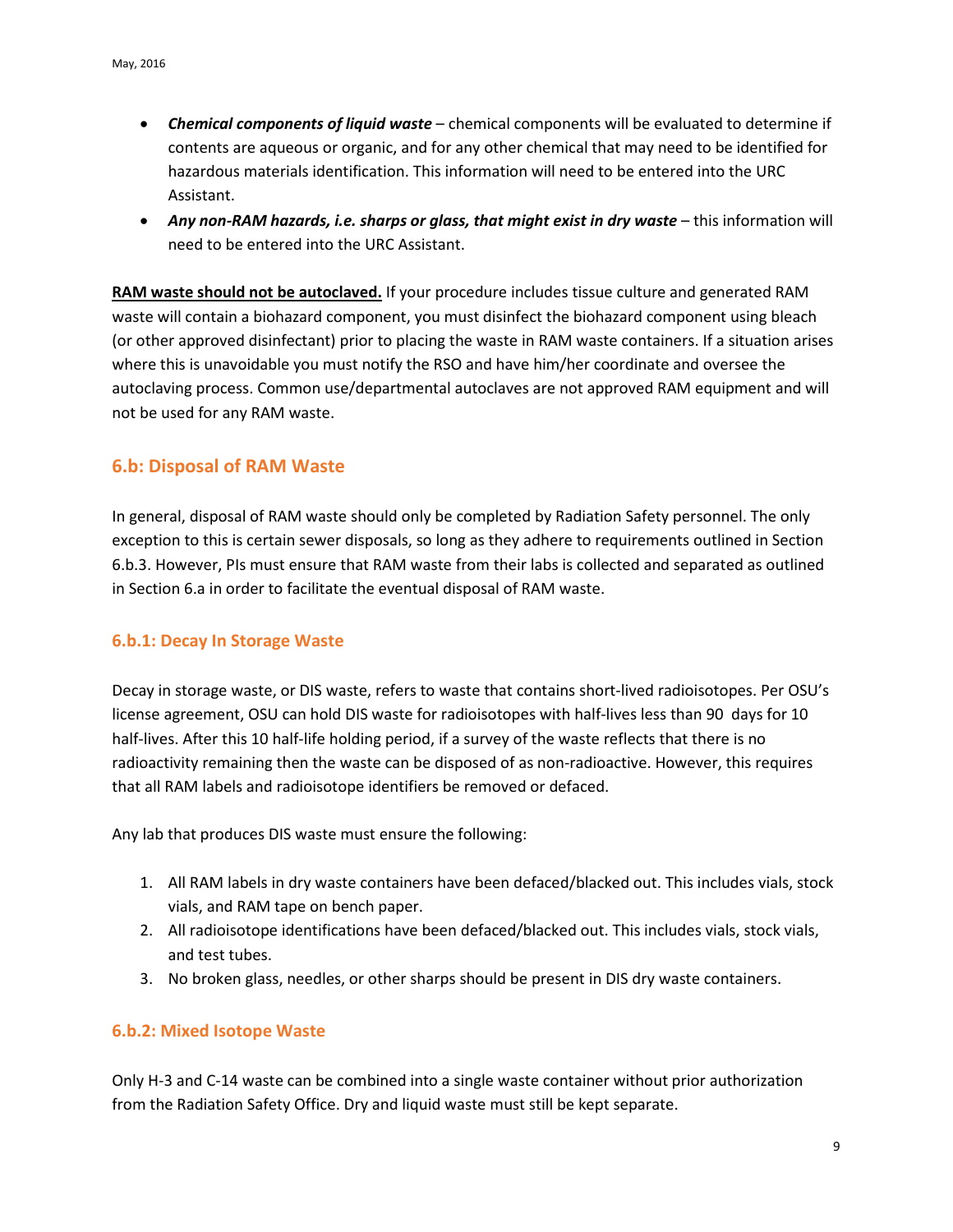#### <span id="page-9-0"></span>**6.b.3: Sewer Disposals**

Sewer disposals may be performed by PIs so long as they are in compliance with OSU's [Sewer Disposal](http://compliance.okstate.edu/sites/default/files/rso_docs/RSO%20Policy%20-%20Sewer%20Disposals.pdf)  [Policy.](http://compliance.okstate.edu/sites/default/files/rso_docs/RSO%20Policy%20-%20Sewer%20Disposals.pdf) Records must be kept and this disposal must be reported in the URC Assistant accordingly.

Radiation Safety personnel are available to evaluate your aqueous liquid waste for sewer disposal options. If a PI is uncomfortable performing a sewer disposal, or if the disposal would not meet the criteria in the **Sewer Disposal Policy**, you can contact the Radiation Safety Office for assistance.

#### <span id="page-9-1"></span>**6.b.4: RAM Hazardous Materials Waste**

PIs can request a pickup of RAM waste containers via the URC Assistant. Upon such a request, Radiation Safety personnel will come to your lab to ensure all markings and labels are present, then seal and tag your waste for pickup by Environmental Health and Safety (EHS) personnel. This process can generally be completed within one to two weeks.

## <span id="page-9-2"></span>**Section 7: Contamination Surveys**

Any laboratory where unsealed sources of RAM are used and stored must monitor work and storage areas routinely to ensure that no contamination is present. PIs must ensure that appropriate instruments are available to survey for the radioisotope(s) being used and that the routine surveys are performed as outlined below.

## <span id="page-9-3"></span>**7.a: Survey Instruments**

In laboratories where unsealed sources are used, PIs will need to have access to an appropriate wipe counter and, in some cases, a portable survey instrument. All instruments that will be used for area surveys will need to have a current efficiency (must establish efficiency annually) determined for each radioisotope they will surveying for. **Survey instrument readings without converting cpm to dpm (or pCi, nCi, uCi, etc.) using current efficiencies are not acceptable survey records.** Contact the Radiation Safety Office for more information or if you have questions regarding these required conversions.

#### <span id="page-9-4"></span>**7.a.1: Portable Survey Instruments**

The survey meter used by most users of unsealed sources is a Geiger Mueller survey meter, commonly referred to as a Geiger counter or GM survey meter. While Geiger counters have some limitations with regard to the radioisotopes they are able to detect, in unsealed source laboratories where radioisotopes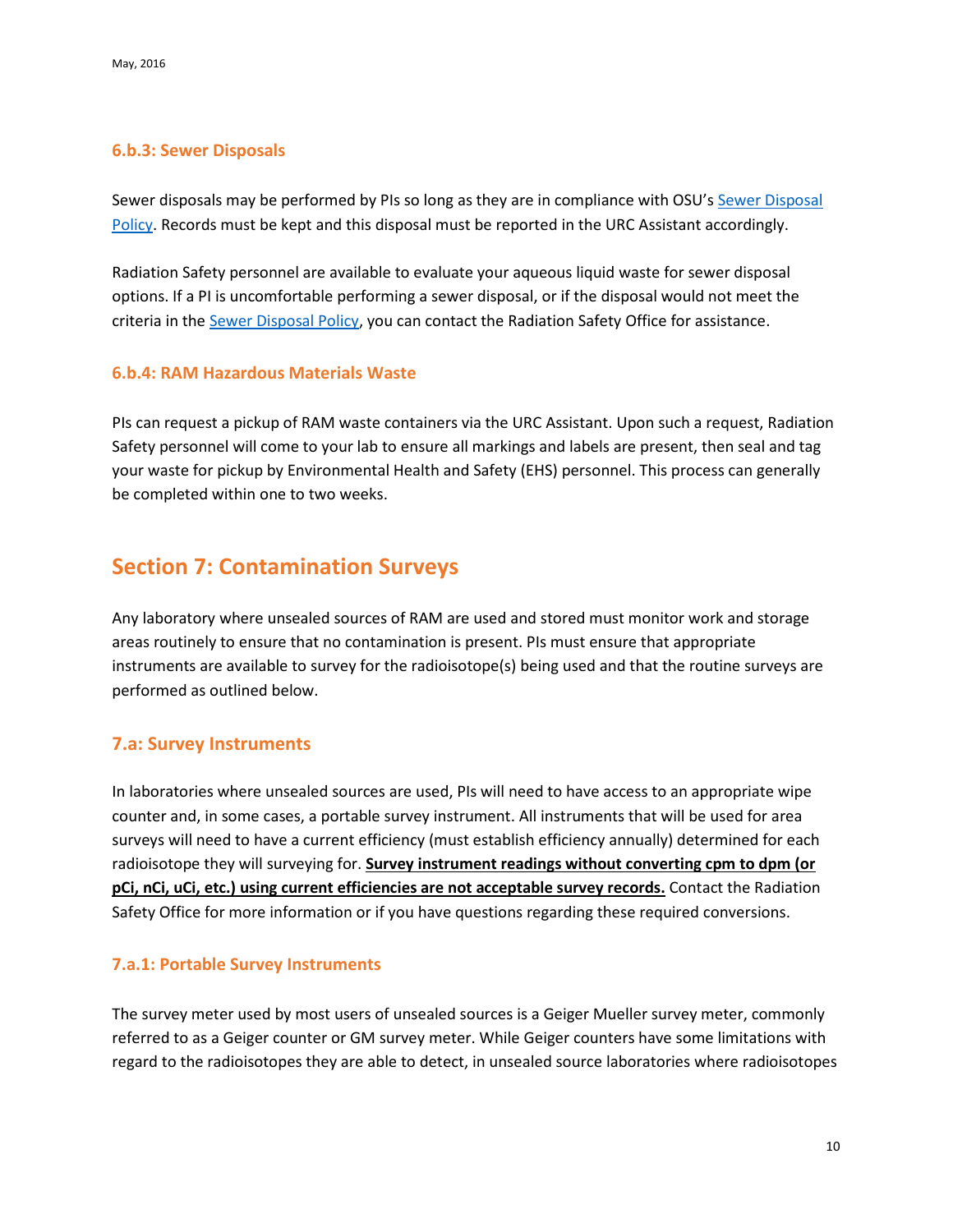that are detectable with these instruments are used, they can play a vital role in minimizing contamination.

Efficiencies can be determined by Radiation Safety personnel every June. You will receive a letter indicating when you may drop off your survey meter for these procedures. There is a calculation for converting cpm to dpm and uCi in the RAM notebook provided to you by the Radiation Safety Office. Raw, or unconverted, counts are not acceptable records.

Geiger counters are required for users of P-32, and strongly recommended for users of C-14 and S-35. Geiger counters will not be able to detect H-3. Users of other unsealed sources will need to check with the Radiation Safety Office to find out if a Geiger counter will be required or may be useful for the radioisotope with which they will work.

Geiger counters can be used for post-use surveys after P-32 procedures, but only to verify that no contamination is found. If the Geiger counter survey indicates contamination does exist, then wipes must be done to quantify contamination levels or invalidate Geiger counter results.

#### <span id="page-10-0"></span>**7.a.2: Wipe Counters**

All RAM PIs must have access to a wipe counter. This is usually a liquid scintillation counter (LSC), but may also be a gamma counter for those who use I-125.

Efficiencies for the radioisotope(s) you will survey for will need to be determined on an annual basis. There is a method for determining the efficiency of a wipe counter using small amounts of your RAM stock, and the calculation for converting cpm to dpm and uCi in the RAM notebook (see Section 11.a) provided to you by the Radiation Safety Office. Raw, or unconverted, counts are not acceptable records. If your counter will convert the data for you and report in dpm, then you must have the efficiency and date it was determined readily available.

## <span id="page-10-1"></span>**7.b: Post-Use Contamination Surveys**

**The purpose of a post-use contamination survey is to verify that the work area and equipment used during the procedure were not contaminated with RAM.** These work areas and the equipment used during RAM procedures must be surveyed for contamination at the end of *each day that unsealed sources were used*. If a single procedure spans multiple days, then surveys must be performed and recorded for each day.

If contamination is indicated when using a Geiger counter (or other portable survey instrument), wipes must be taken of the area to quantify levels of contamination. A good rule of thumb is that if you get readings that are more than twice background, you should do a wipe test to verify/quantify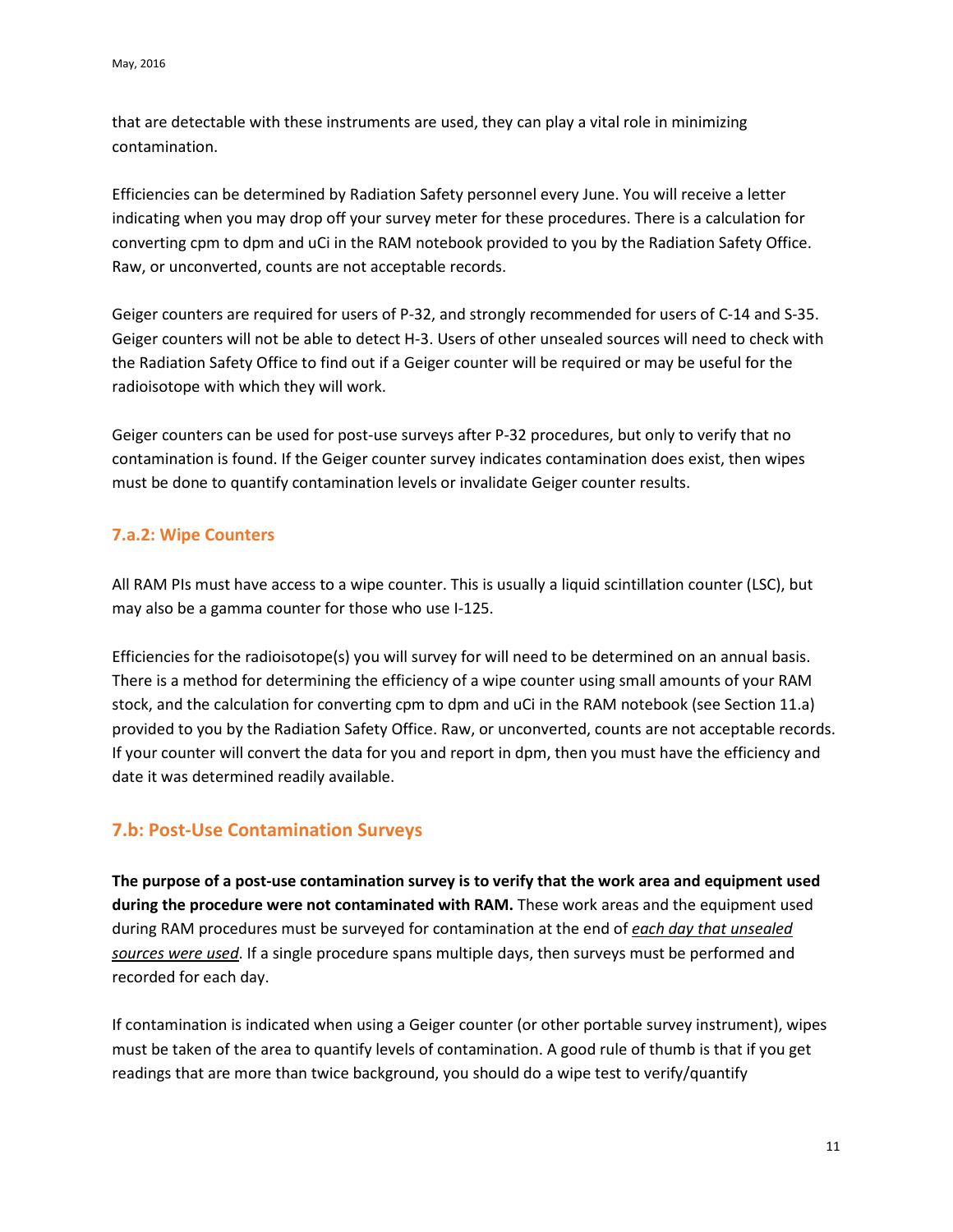contamination. If this occurs, you need to include appropriate records from both the Geiger counter survey and the wipe counter survey in this record.

## <span id="page-11-0"></span>**7.c: Monthly Contamination Surveys**

#### **The purpose of a monthly contamination survey is to ensure that RAM stocks and waste are not**

**leaking.** If RAM stocks are present in your laboratory, you must perform wipe tests on the outside of RAM stock containers (do NOT open pigs, just wipe the outside of them). If RAM waste is present in your lab, you must perform wipe tests on the outside of waste containers and the floor/bench around the bottom of the containers.

Portable survey meters may NOT be used for monthly contamination surveys because there is no way to discern whether a positive reading is from contamination or from the RAM inside of the containers.

## <span id="page-11-1"></span>**7.d: Survey Records**

The Radiation Safety Office can customize a spreadsheet that will convert cpm data to pCi amounts and record all of the required data (excluding the map and raw data) that you can update as needed. Contact Radiation Safety personnel if you do not already have one of these spreadsheets.

Records of all surveys will need to include the following:

- Radioisotope(s) you are surveying for;
- Survey instrument used, including:
	- o Serial number;
	- o Efficiency (cpm/dpm or cpm/"x"Ci) for appropriate radioisotope;
	- o Date efficiency was determined (should not be more than one year old);
- Initials of person performing the survey;
- Layout/map of area and equipment surveyed with Geiger counter surveyed areas (postuse surveys only) or wiped areas identified;
- Raw data should be reported as one of the following, depending on what kind of survey instrument you are using:
	- o If using a Geiger counter (post-use surveys only) you can report that readings of surveyed were "≤ BKGD", total cpm if readings are above background levels (see below for follow-up actions required if you get readings more than 2X background levels);
	- o If using a wipe counter, include the printout from the instrument;
- Conversion of cpm data to dpm or uCi (or pCi, nCi, etc.).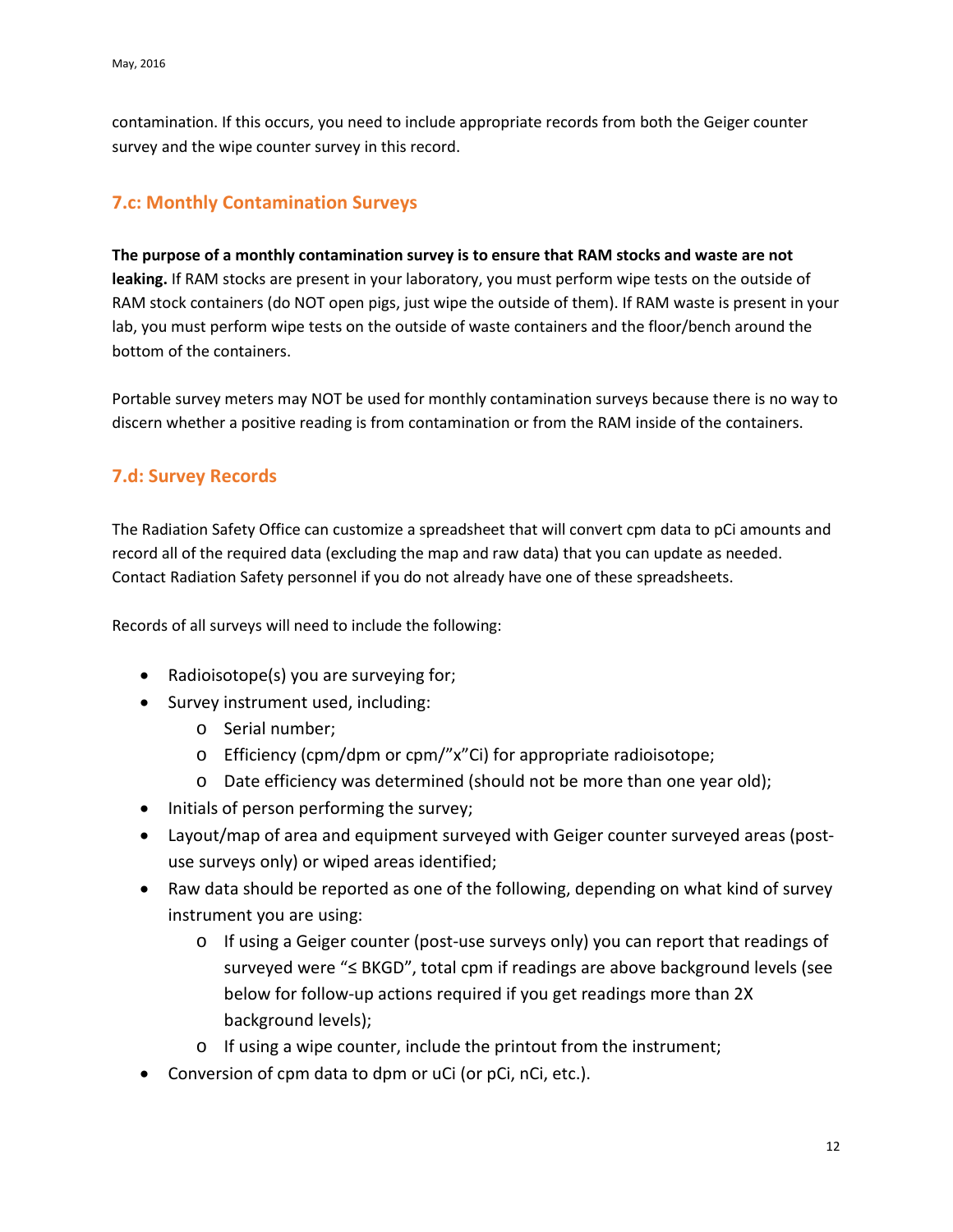## <span id="page-12-0"></span>**7.e: When Contamination Surveys Indicate Contamination Has Occurred**

If your wipe survey identifies an area of contamination, there are several factors to consider. The following table is on the spreadsheet that the Radiation Safety Office can customize for your laboratory. If you do not have one, please [contact the Radiation Safety Office](http://compliance.okstate.edu/rso/rso-contacts) to have one made for you.

| <b>INTERPRETATION OF RESULTS</b> |                                                                                                                                                          |                                                                                                                                                     |  |
|----------------------------------|----------------------------------------------------------------------------------------------------------------------------------------------------------|-----------------------------------------------------------------------------------------------------------------------------------------------------|--|
| Column                           | What it means                                                                                                                                            | What should you do?                                                                                                                                 |  |
| Activity (pCi)                   | This is the calculated activity in pCi<br>detected on the swipe.                                                                                         | If this number is $> 100$ , you must call the<br>RSO. If this number is > 25, you should<br>consider cleaning the area/ equipment.                  |  |
| Above MDA?                       | Minimum Detectable Activity - this is the<br>lowest amount of activity that your<br>counter can detect that is statistically<br>above background levels. | If "YES" appears in any of the darker<br>orange columns in the fourth table, you<br>might consider cleaning the area/<br>equipment that was swiped. |  |
| Total pCi                        | This is the sum of pCi from all channels<br>(if multiple channels were used).                                                                            | If this number is $> 100$ , you must call the<br>RSO. If this number is > 25, you should<br>consider cleaning the area/equipment.                   |  |
| Call RSO?                        | You are required to notify the RSO in the<br>event that contamination is found to be<br>at or over 100 pCi.                                              | If "YES" appears in this column, you<br>must notify your PI and the RSO.                                                                            |  |

If you determine that you should/must clean a work area, you must document the cleaning efforts and include post-cleaning survey records that include all of the documentation outlined in Section 7.d.

There are two scenarios in which you **must** notify the Radiation Safety Office of contamination.

- 1. If you find levels in excess of 100 pCi (220 dpm) per 100  $\text{cm}^2$  you are required to notify the Radiation Safety Office.
- 2. If you find contamination less than 100 pCi (220 dpm) per 100 cm<sup>2</sup> and tried to clean it, but your post-clean-up wipes indicate that contamination is still present then you must notify the Radiation Safety Office.

You are also encouraged to contact the Radiation Safety Office any time you are unsure of how to interpret results. Radiation Safety personnel are available to assist with determining how to proceed.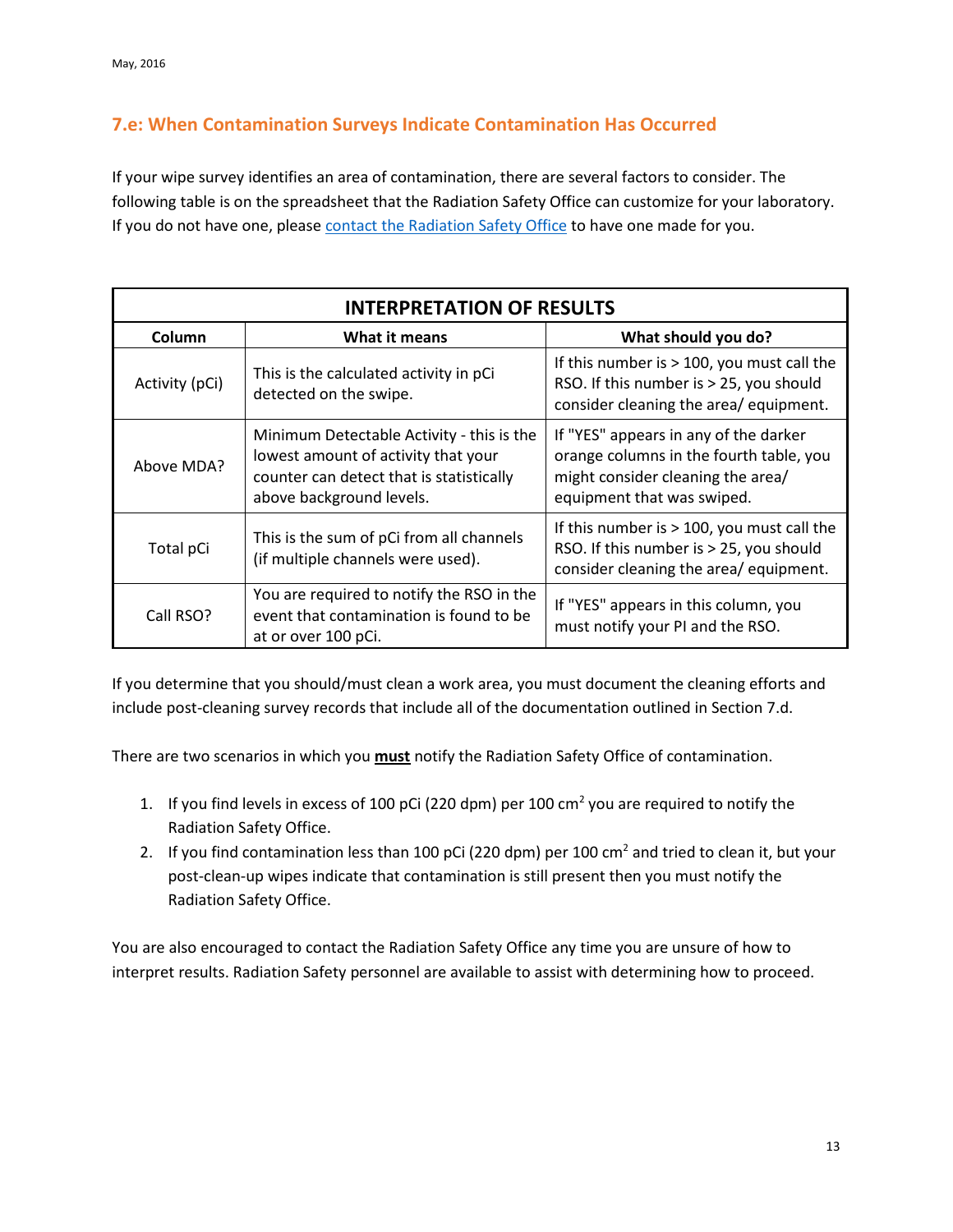## <span id="page-13-0"></span>**Section 8: Personnel Safety**

A primary concern for any RAM laboratory should be the safety of RAM and non-RAM personnel. All users of unsealed sources must work in such a manner as to keep their own exposure and that of others **A**s **L**ow **A**s **R**easonably **A**chievable (ALARA). In order to follow the ALARA principle, users must be aware of the specific radiation hazards associated with the radioisotope with which they will be working. These risks are dependent upon the type of radiation emitted and the total activity of the sealed source. It is the PI's responsibility to understand these radiation hazards and subsequently ensure that all users are well trained on how to minimize them. This information should be incorporated into the Lab Specific Training (LST) that is specific to the procedure(s) performed with the specific radioisotopes being used. See Section 9.b for more information on LST.

Students, faculty, and staff who use unsealed sources should have a general understanding of RAM safety, but they also need to know the steps to take to avoid the hazards presented by the specific radioisotope with which they will work, and what steps can be taken to reduce risks of contamination and exposure while performing their RAM procedure.

The most important aspect of personnel safety is proper training. See Section 9 of this handbook, which covers training requirements.

The following subsections will provide safety precautions that should be taken specifically when working with unsealed sources of RAM. For additional information on general laboratory safety precautions refer to the OSU [Laboratory Safety Manual](https://ehs.okstate.edu/hazmat/Labman.htm) as provided by the Environmental Health & Safety (EHS) office. [Chapter 2](https://ehs.okstate.edu/hazmat/labman/Chap2.htm) in particular refers to general lab safety practices.

## <span id="page-13-1"></span>**8.a: Proper Handling to Reduce Risk of Spilling and Contamination**

The following list will provide some basic RAM safety practices that should be followed as well as some radioisotope-specific information.

- A minimum of gloves, full length pants/skirt, and a lab coat must be worn at all times when working with unsealed sources.
- Eye protection should be seriously considered when splashing is possible, though every effort should be made to reduce the possibility of splash.
- All RAM work areas should be lined with absorbent bench paper and have RAM tape/labels that clearly identify the area as a RAM work area.
- All equipment, shielding, pipettors, tip boxes, etc. in the work area should be labeled with RAM tape and should remain in the work area until they have been wipe tested and verified to be free of contamination.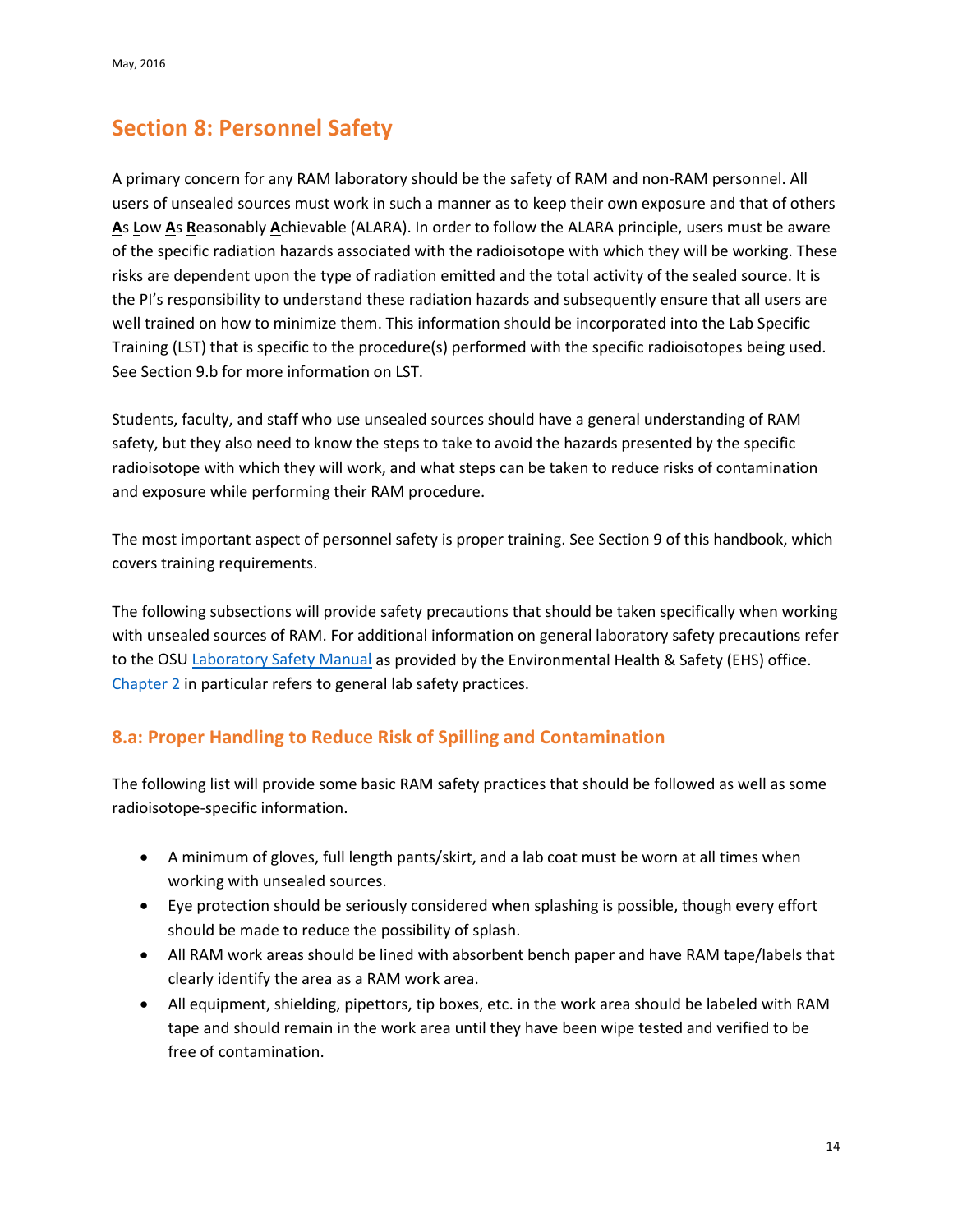- Any portable instruments or supplies that are labeled with RAM tape must remain in the labeled RAM work area. If they have been wipe tested and verified to be free of contamination, you must remove the RAM label before taking it out of the RAM work area.
- Work with the stock vial as little as possible, as this is the most concentrated activity and therefore the highest risk of exposure.
- Always change your gloves after handling the stock vial.
- Have a Geiger counter turned on and set to the side of the RAM work area when working with C-14, S-35, or P-32. Hold your gloved-fingertips in front of the detector (do NOT touch the detector!) after you've handled any stock or working solutions to verify they are not contaminated.
	- o Note that Geiger counters may not be sensitive enough to detect dilute concentrations of C-14 or S-35. As such, you should change your gloves after handling diluted/working solutions just to be sure you are not spreading contamination.
- H-3 cannot be detected with a Geiger counter, so it is highly recommended that you change your gloves after you handle a RAM solution (either a stock vial or a diluted/working solution) and any time you have reason to believe that they *may be* contaminated.
- Always use a funnel when pouring large volumes of RAM solutions or transferring liquid RAM solutions to the appropriate waste container. The funnel should be labeled with RAM tape and stay in the RAM work area until it has been cleaned and verified to be free of contamination.

## <span id="page-14-0"></span>**8.b: Mitigation of Exposure to Radiation**

The three major factors in reducing exposure and following the ALARA principle while working with RAM are **TIME, DISTANCE** and **SHIELDING**. These factors will have a significant impact, either good or bad, on your overall exposure during RAM procedures. To reduce your exposure, use them as follows:

- 1. **Reduce time** spent working with RAM, especially concentrated solutions like stock vials. The less time you spend around RAM sources, the less exposure you have. Ways to achieve this include:
	- a. Working with/around the stock vial as little as possible. If your stock vial must thaw, let it thaw in a shielded container within the work area. Prepare your tubes and containers to make your working solutions *before* you open the stock vial. Once you have made your working solutions, close the stock vial and put it back in storage.
	- b. Familiarizing yourself with the entire procedure *before* you begin working with RAM. For complicated procedures, or those where timing needs to be determined, perform a dry run of the procedure without RAM so that you know when is the best time to bring the stock vial out, and how much time each step will take. Having a step-by-step outline of the procedure readily available to keep track of where you are and what step is next is always a good idea.
	- c. Working efficiently. Do not rush, but keep hands-on processes with RAM solutions to a minimum. Again, a dry run without RAM reagents whenever you perform a new procedure is very beneficial in this regard.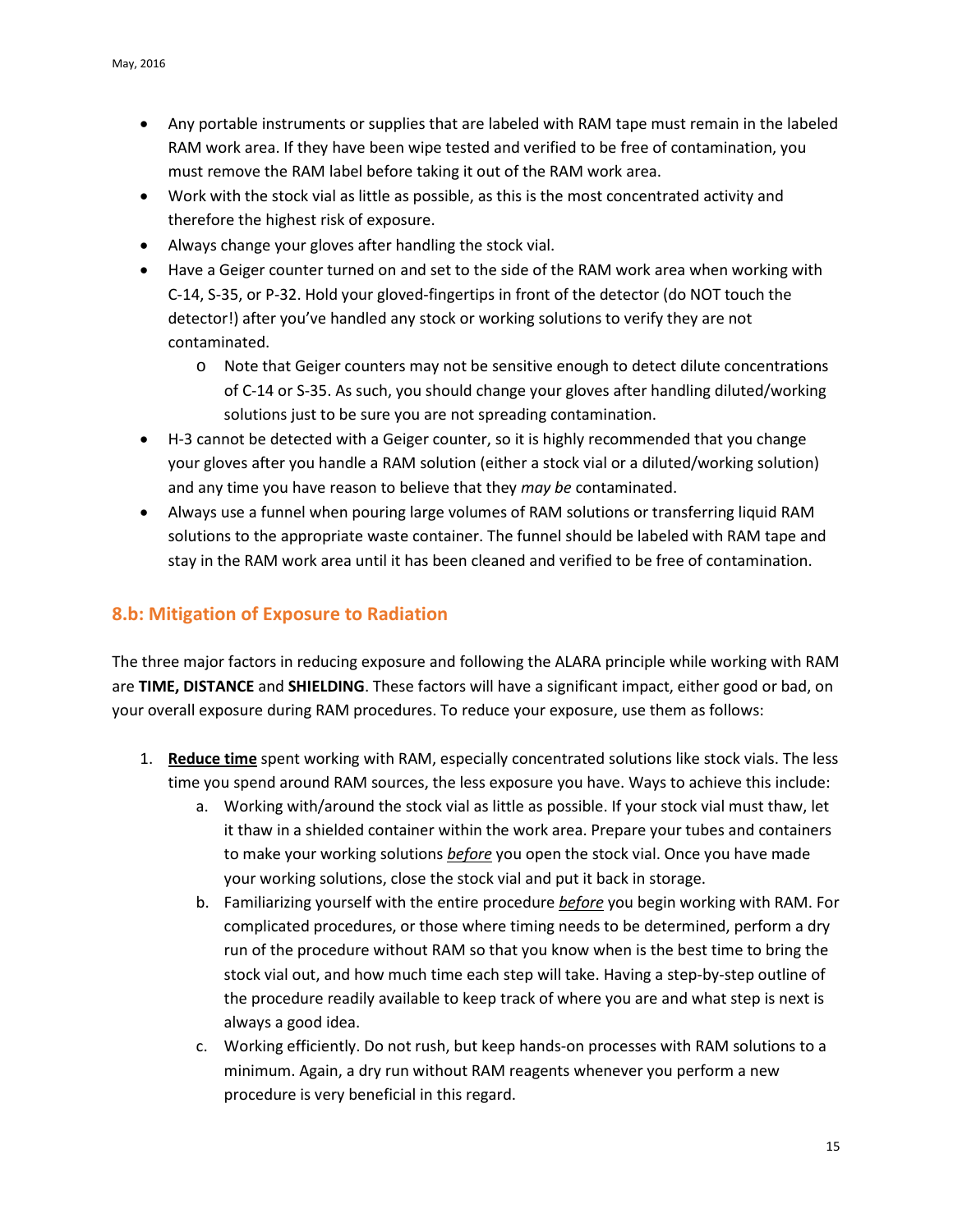- 2. **Increase distance** between yourself and the RAM solutions. Radiation exposure is inversely proportional to the square of the distance between the object being exposed (i.e. *you*) and the source of radiation. In other words, twice the distance equals one quarter of the exposure.
- 3. **Use shielding** whenever possible and practical. Shielding recommendations and requirements are dependent upon radioisotope(s) being used and procedures being performed. For instance, if your procedure involves a needle you would not want to use shielding that restricts body movement and dexterity as it could increase the risk of a needle stick. Such factors should be considered when determining when and what type of shielding will be used. A list of the commonly used unsealed sources on the OSU campus and their shielding requirements follows.
	- a. **H-3:** No shielding requirements.
	- b. **C-14, P-33** and **S-35:** Acrylic or Plexiglas is recommended when working with the stock vials whenever possible. Working solutions are typically at low enough concentrations that exposure rates are minimal.
	- c. **P-32:** 3/8" acrylic or Plexiglas should be used whenever it is practical to do so.
	- d. Shielding requirements for unsealed gamma emitters should be determined on a caseby-case basis, though RIA kits will not require shielding. Contact Radiation Safety Office personnel for assistance in determining what, if any, shielding should be used during your procedure.

#### <span id="page-15-0"></span>**8.c: Monitoring User Radiation Exposure**

Radiation Safety personnel will determine the need for monitoring user radiation exposures. Such decisions will be based on regulatory requirements and institutional policies. If it is determined that such monitoring is necessary, PIs and other unsealed source users must adhere to the prescribed methods of monitoring.

#### <span id="page-15-1"></span>**8.c.1: Dosimetry**

In general, only P-32 users will require body and ring dosimeters. However, Radiation Safety personnel may determine that the quantities of radioisotopes being used and/or procedures being performed using other radioisotopes will require ring and/or body dosimeters be worn by all users. PIs are responsible for funding appropriate dosimetry for unsealed source users working within facilities they manage or are responsible for. See [RSO Dosimeter Billing Policy](http://compliance.okstate.edu/sites/default/files/rso_docs/RSO%20Dosimeter%20Billing%20Policy.pdf) for billing information.

#### <span id="page-15-2"></span>**8.c.2: Bioassays**

In some cases, bioassays will be required in order to monitor the potential uptake of a radioisotope during a routine procedure, specifically radioiodine compounds (see NRC's [Regulatory Guide 8.20\)](http://pbadupws.nrc.gov/docs/ML1406/ML14064A060.pdf) and tritium (see NRC's [Regulatory Guide 8.32\)](http://pbadupws.nrc.gov/docs/ML0037/ML003739479.pdf).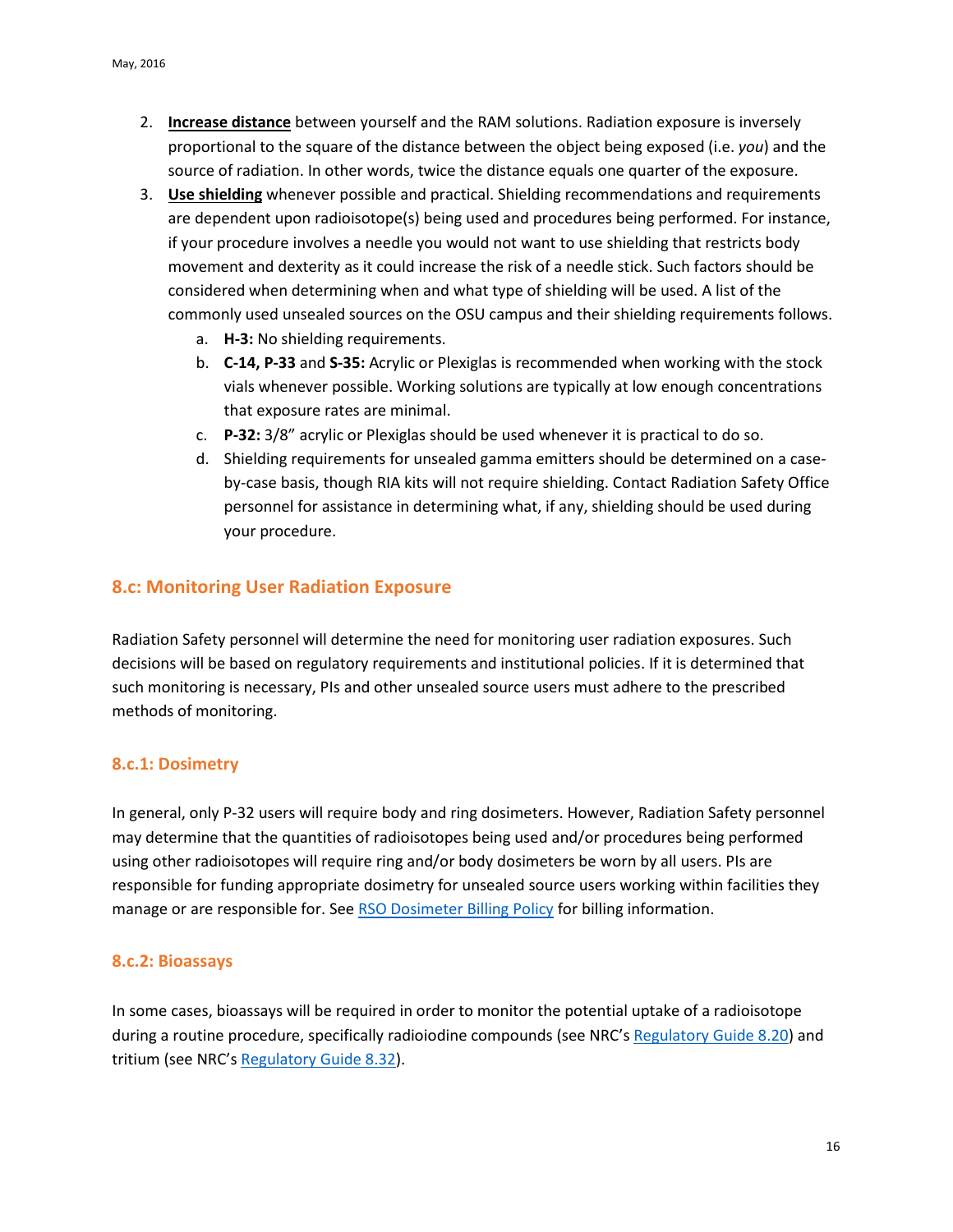### <span id="page-16-0"></span>**8.c.3: Air Sampling**

Radiation Safety personnel may perform air sampling tests in certain cases to verify and document that additional PPE and/or bioassays are not required.

## <span id="page-16-1"></span>**Section 9: Training for Users**

If the use of an unsealed source requires approval of a procedure to be on file with the Radiation Safety Office (see Section 2), then all users of the unsealed source must be adequately trained prior to working with RAM.

### <span id="page-16-2"></span>**9.a: Online Training**

Each individual who plans to use RAM is required to complete the online training provided by the Radiation Safety Office. [Radiation Safety Training Request Forms](http://compliance.okstate.edu/sites/default/files/rso_docs/Radiation%20Safety%20Training%20Request.pdf) are available on the Radiation Safety website and should be submitted to the Radiation Safety Office *via* campus mail or e-mail.

There are several online training courses provided by the Radiation Safety Office, but only two are required of unsealed source users and PIs.

- The RAM Unsealed Sources training course is required of all unsealed source PIs and users. This training consists of a series of slides and a subsequent quiz, which must be completed every two years.
- The PI Responsibilities training is required of all RAM PIs. This training consists of a series of slides followed by an acknowledgement that the trainee has read and understood his/her responsibilities as a PI. This is a one-time training that is required of all RAM PIs.

## <span id="page-16-3"></span>**9.b: Lab Specific Training**

RAM PIs are responsible for training their users on the specific hazards of their procedures that include unsealed sources of RAM. This is completed via lab specific training, or LST. Users need to understand the specific hazards associated with the radioisotope(s) with which they will be working, and how to minimize their overall exposure. They should understand the need to segregate RAM waste from non-RAM waste, solid from liquid, and separation of radioisotopes. They should be able to use a survey meter, if applicable, to monitor for contamination during and after procedures. It is also important that all users understand how to properly document uses, contamination surveys, and what to do in the event of contamination and/or exposure.

LST is a required portion of the RAM use application and is ultimately approved by the RSC. If LST is updated between application approvals, it must be approved by the RSO.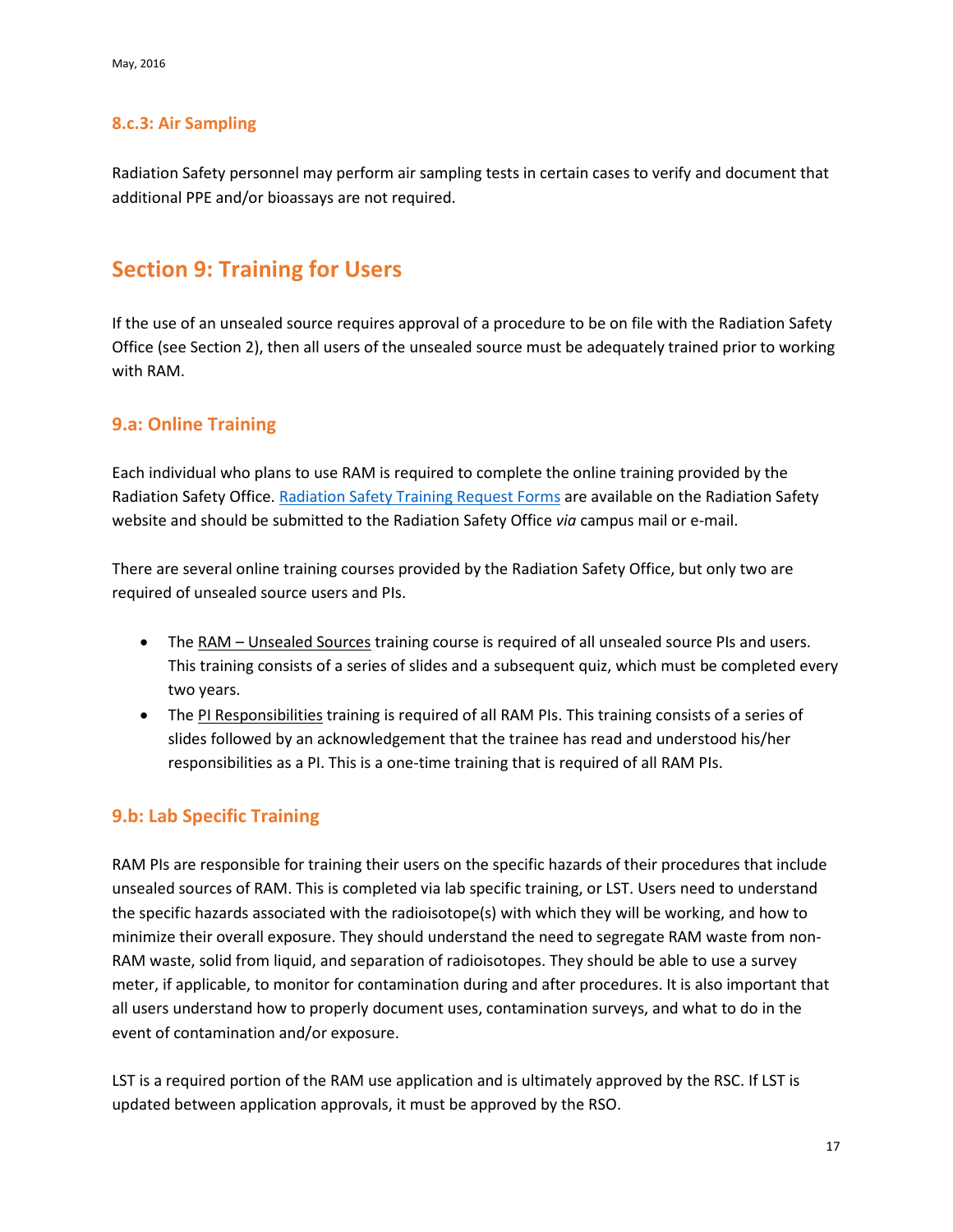LST must be completed by all users on an annual basis. PIs must have documentation of LST for all users readily available for review upon request. Because PIs create their own LST and are expected to know and teach their users how to perform the procedures while mitigating the risks of exposure and contamination, PIs do not need to complete the LST.

Because the Radiation Safety Office tracks LST (see Section 9.a), copies of all completed LST must be submitted to the Radiation Safety Office. All LST documents must be signed by both the PI (or other approved trainer) and the trainee. The document must be also be dated in order to be valid.

LST will not be required of any PI who indicates in his/her application that he/she will be the only person who will use/have access to the RAM in their laboratory. However, LST must be submitted to and approved by Radiation Safety Office personnel if additional users are added to the PI's permit.

#### <span id="page-17-0"></span>**9.c: Other Training Requirements**

It is rare that additional training will be required for unsealed source users. However, if the Radiation Safety Office institutes additional training requirements for your procedure(s) these requirements will be explained to you.

# <span id="page-17-1"></span>**Section 10: Transportation and Shipping**

The USDOT considers most**<sup>1</sup>** RAM to be hazardous materials, and therefore all aspects of vehicular transportation of RAM**<sup>1</sup>** on public-access roadways is regulated by USDOT and ODOT. Contact Radiation Safety Office personnel for information on how to ship/transport unsealed sources.

### *Under no circumstances should vehicular transportation of any RAM be attempted by persons who are not certified to participate in hazardous materials transportation.*

**<sup>1</sup>** There are very small quantities of RAM that may be transported without shipping papers, but other factors must be considered in order for this DOT exemption to apply. To avoid potential personal and/or institutional fines, you should never attempt to transport RAM without consulting the Radiation Safety Office.

## <span id="page-17-2"></span>**Section 11: Inspections**

Radiation Safety Office personnel will inspect and survey all approved unsealed source laboratories on the OSU-Stillwater campus.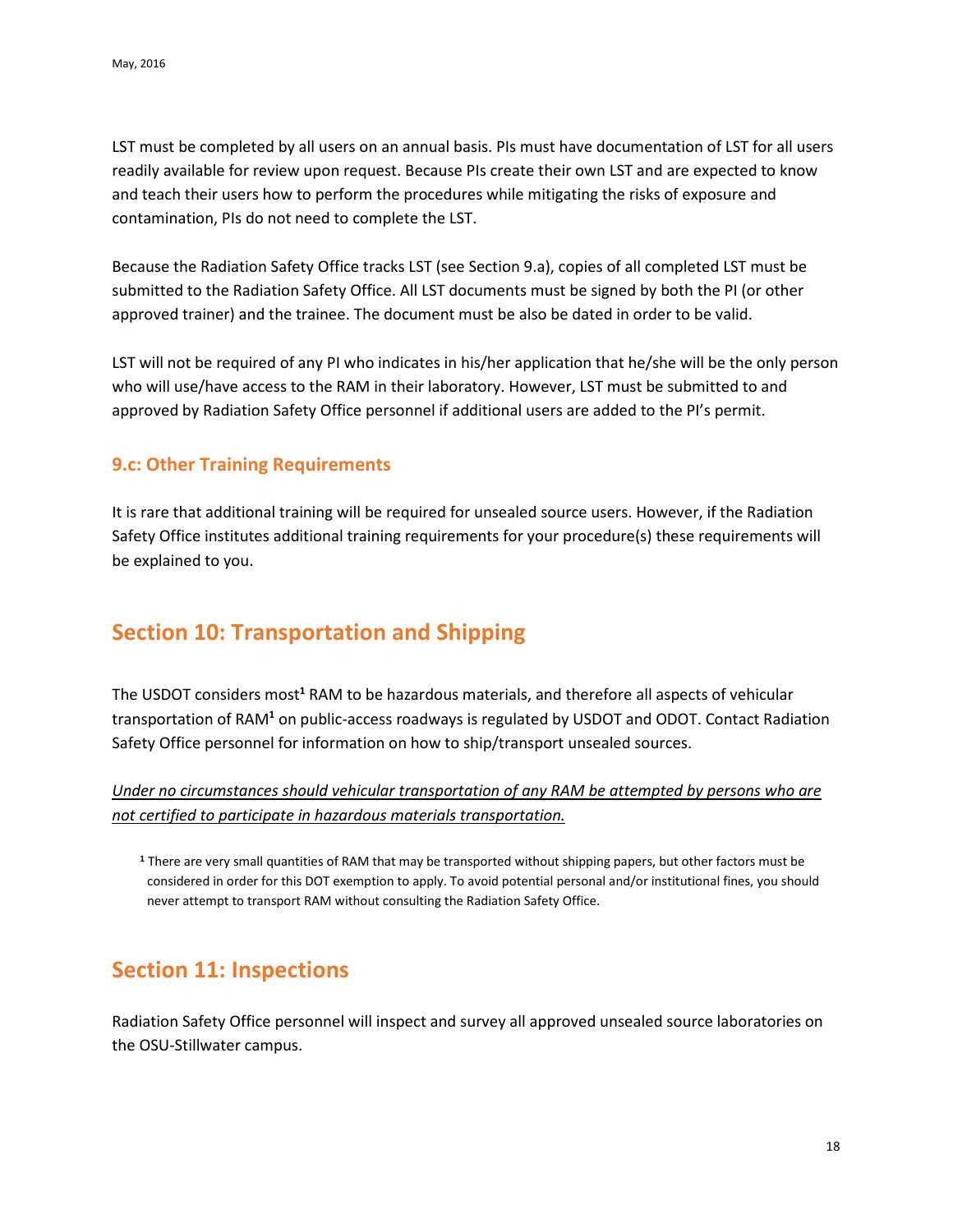## <span id="page-18-0"></span>**11.a: Initial Inspections**

**Any new regulated unsealed source or RAM must be approved by the RSC (or RSO if applicable) before it can be used.** Part of the approval process is the inspection of the proposed location by Radiation Safety Office personnel.

Initial inspections will be performed for any new unsealed source laboratory on the OSU campus. A RAM notebook will be provided to the PI for record keeping purposes by Radiation Safety Office personnel. This notebook will have the following sections:

- **RSO Training Certificates**: Current training certificates should be maintained in the notebook and readily available for review upon request.
- **Lab Specific Training Documentation**: Current LST documentation for all users should be retained in the notebook and readily available for review upon request.
- **Survey Equipment Calibration and Efficiency Information**: All survey instruments must be calibrated or have efficiencies determined at least once per year (see Section 7.a). Current calibration and efficiency records must be maintained and be readily available for review upon request.
- **RSO Inspections and Quarterly Reports:** These should be maintained in the PI's records and referenced as needed.
- **Current RAM Applications and Approvals:** These should be maintained in the PI's records and referenced as needed.
- **Monthly Contamination Surveys:** All monthly contamination surveys should be properly documented as described in Section 7.d. All records should be maintained in the notebook and readily available for review upon request.
- **Inventory Disposition Sheets:** These documents are provided to you by the Radiation Safety Office once your package has been checked in. Users should record each use of the indicated stock vial and indicate what kind of waste was generated. This information should then be entered into the URC Assistant database to keep the online inventory up-to-date. If your users have direct access to your online inventory, then this step can be skipped. However, you must always be able to access up-to-date records of your inventory upon request. Contact Radiation Safety personnel to make arrangements for your users to have access to your online inventory.
- **Usage Contamination Surveys:** All usage contamination surveys should be properly documented as described in Section 7.d. All records should be maintained in the notebook and readily available for review upon request.

The initial inspection may require multiple visits by Radiation Safety Office personnel as specific signage and notices must be posted by Radiation Safety Office personnel in addition to ensuring that all survey equipment, shielding, and security requirements have been met.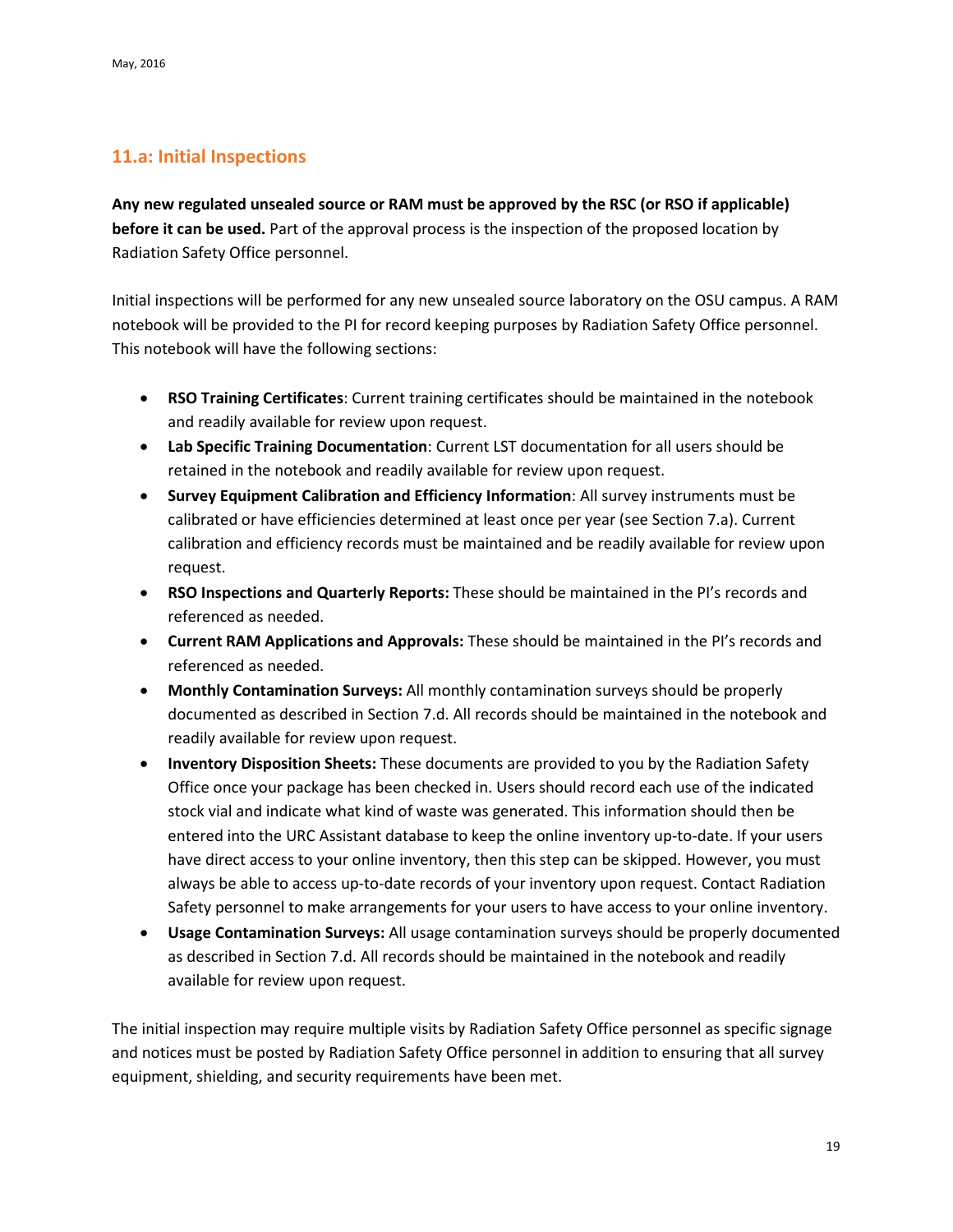## <span id="page-19-0"></span>**11.b: Annual Inspections**

All approved RAM laboratories on the OSU-Stillwater campus must be inspected once per year at a minimum. Radiation Safety Office inspectors will verify that regulatory requirements are being met. These regulatory requirements include, but are not limited to:

- RAM facility has the required postings in clear view;
- RAM work areas and equipment are properly labeled;
- Calibration and efficiency information is current (no more than 1 year old) for all survey instruments;
- Fume hoods, laminar flow hoods, and biosafety cabinets that are labeled for RAM use must be kept in current calibration (no more than one year old) or they will be not be allowed to be used for RAM procedures;
- Waste containers are out of the way and marked as required (see Section 6);
- Inventory verification you must be able to locate and show all stock vials that are on your online inventory;
- Unsealed source vials are secured from unauthorized access as described in the approved application;
- Use of unsealed sources is consistent with that described in current approved applications;
- Required PPE being worn;
- No food, drinks, medications, cosmetics, etc. are in the lab;
- Dosimeters, if applicable, are being used properly;
- Sewer disposals, if applicable, are being properly documented;
- Contamination surveys are being performed and properly documented. Radiation Safety personnel will compare a number of recorded dates of use with dates of your usage contamination surveys to ensure that they are being performed as required.
- Online and lab specific training records are up-to-date and readily available;
- If a survey meter is used in your lab, a user, not a PI, will be asked to demonstrate how he/she would go about doing a post-use survey

Upon the scheduling of annual inspections, Radiation Safety Office personnel will send the PI a copy of his/her current inventory and a list of users and each users' training due date(s). If updates are required, it is best if the PI can address these prior to an inspection in order to expedite the inspection process.

If Radiation Safety personnel identify items during an inspection that need to be addressed, the PI will receive an e-mail message listing the concerns and the corrective actions that must be taken. Upon completion of addressing all listed corrective actions, the PI will receive a signed inspection report from the RSO for his/her records.

*If a RAM PI does not schedule his/her annual inspection, or does not comply with corrective actions in a timely manner, the RSO will place restrictions on his/her RAM permit that may include inactivation of the*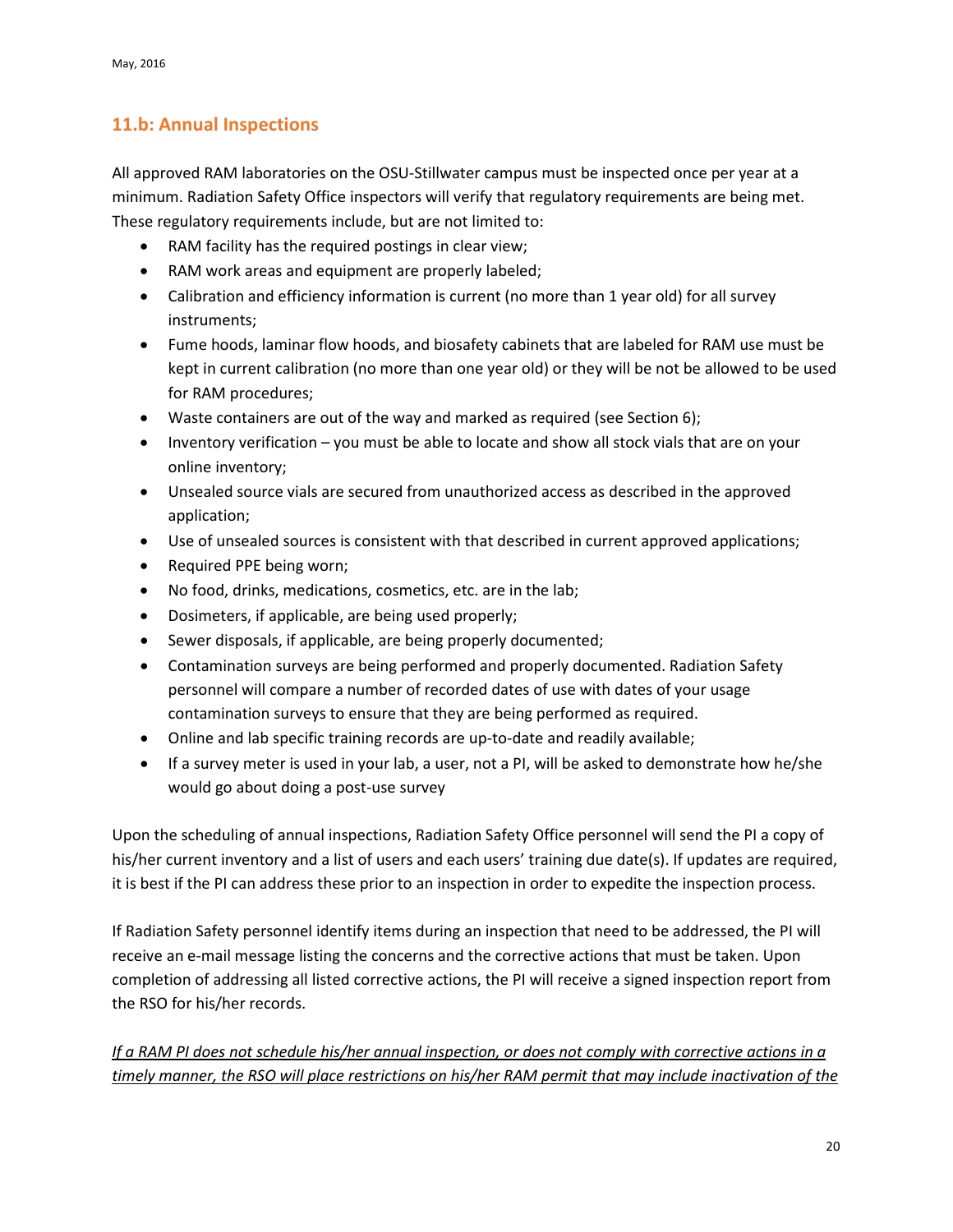*PI's RAM permit and/or removal of purchasing privileges until the inspection is completed and all corrective actions have been adequately addressed.*

# <span id="page-20-0"></span>**Section 12: Radiation Safety Office and Radiation Safety Committee Responsibilities**

The Radiation Safety Office is managed by the RSO, who is charged with providing guidance and support to OSU faculty, staff, and students who use RAM in their research and instructional activities. With the help and support of the RSC, the RSO works to ensure that applicable policies, safety standards, and regulations are being met. The RSO, with the assistance of his/her staff, will inspect RAM laboratories no less than once per year. Other inspections may be scheduled as deemed necessary by the RSO.

The RSO will report overall inspection findings and trends to the RSC, which is composed of OSU faculty, a physician from University Health Services, a representative from OSU executive management, and the RSO. This committee works with executive management and the RSO to implement the Radiation Safety program and establish policies and procedures for managing the Radiation Safety program.

The RSO is ultimately charged with ensuring that activities involving RAM are performed safely utilizing best practices on the OSU-Stillwater and OSU-Tulsa campuses. The RSO ensures that each RAM PI is operating in compliance with regulations so that OSU's RAM permits, which are issued by ODEQ, are not adversely affected.

## <span id="page-20-1"></span>**12.a: Quarterly reports**

Radiation Safety Office personnel will distribute reports to RAM PIs every three months (i.e. quarterly). These reports will list the current RAM inventory, approved lab locations, and the training status of all authorized RAM users listed on the PI's permit. PIs will need to do the following with each report:

- 1. Note any changes in authorized users on the report and provide updated LST for users, if required - make note of impending training due dates for all personnel, including him/herself.
- 2. Verify that the RAM inventory is accurately reflected. If they are not, he/she will need to update the online inventory and make a note on the quarterly report that the inventory item has been updated online.
- 3. Sign the report and return it to the Radiation Safety Office.

These reports will allow the PI to verify that the information on file with the Radiation Safety Office is accurate and up-to-date. By signing a quarterly report, he/she is verifying that all of the information contained within the report is accurate. If it is NOT accurate and you require assistance in determining the best way to make corrections, please call the Radiation Safety Office.